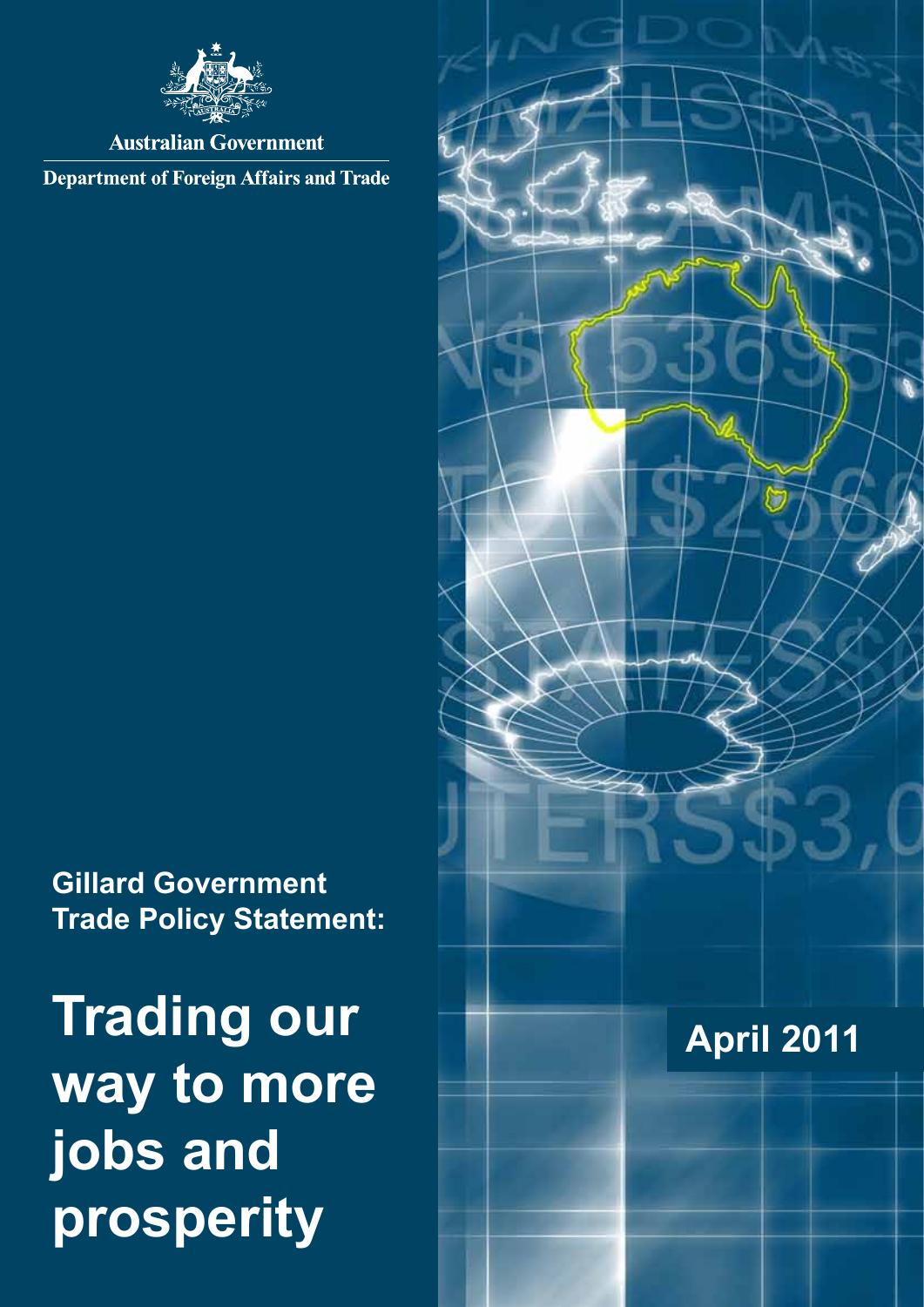

With the exception of the Commonwealth Coat of Arms and where otherwise noted, this report is licensed under a Creative Commons Attribution 3.0 Australia licence. http://creativecommons.org/licenses/by/3.0/au/

You are free to reuse, modify, remix and distribute this material. The entire publication may be included as an appendix in your work for reference if you wish. Under the terms of the license, you are required to attribute DFAT material in the manner specified (but not in any way that suggests that DFAT endorses you or your use of the work).

#### **DFAT material used 'as supplied'**

Provided you have not modified or remixed the material in this publication in any way it may be reused as long as the following attribution is used:

Source: Gillard Government Trade Policy Statement: Trading our way to more jobs and prosperity, April 2011

#### **Derivative material**

If you have modified or remixed the material in this publication, or derived new material from it in any way, the following attribution must be used:

Based on the Gillard Government Trade Policy Statement: Trading our way to more jobs and prosperity, April 2011

#### **Use of the Coat of Arms**

The terms under which the Coat of Arms can be used are detailed on the *It's an Honour* website. http://www.itsanhonour.gov.au/coat-arms/index.cfm

**Unless otherwise specified, all amounts are in Australian dollars.**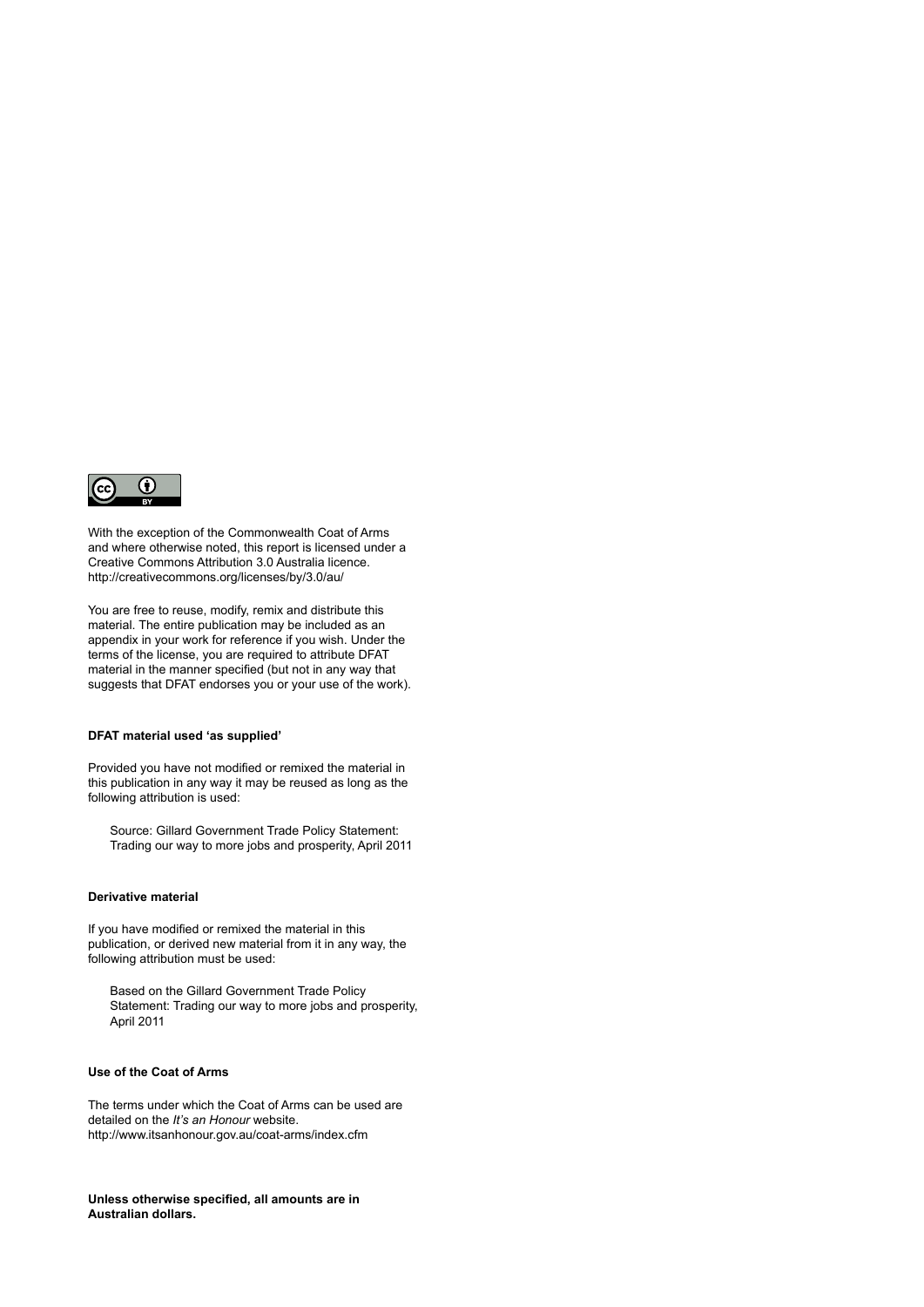# **Trading our way to more jobs and prosperity**

# **WHY DOES AUSTRALIA TRADE?**

The Gillard Government's vision for the nation is a prosperous, sustainable Australia providing opportunity for all. International trade contributes to the fulfilment of that vision by increasing national prosperity and creating high-skill, high-wage jobs. Following the opening up of the Australian economy to greater competition and trade from the early 1980s, our country has enjoyed almost two decades of strong and sustained growth. Among the advanced economies of the world, only Australia has achieved such strong, recession-free growth over this period.

Even during the deepest global recession since the Great Depression, Australia was unique among the major advanced countries in avoiding recession and job losses. While more than 11 million jobs were lost in North America and Europe during the global recession 413,000 new jobs were created in Australia. In addition to the Government's fiscal stimulus and the continuing growth of China, an Australian recession was averted as a direct consequence of the resilience of Australian businesses, large and small. This resilience was born of their exposure to international competition through gradual reductions in industry protection.

The benefits of reductions in industry protection have flowed through to everyday Australians. Opening up the Australian economy to more trade has made Australian households better off on average by an estimated \$3,900 per annum (Centre for International Economics 2009, p. 20). These gains have come in the form of greater income from exports and reductions in the cost of imported and import-competing goods and services.

More trade is a pathway to a high-skill, high-wage future for working Australians. Australians working in export industries on average are paid 60 per cent more than other working Australians (Pink and Jamieson 2000, p.27).

Since the opening-up of the Australian economy initiated by the Hawke Government in the early 1980s, Australia has lifted its trade intensity (exports plus imports as a share of total economic output) from 28 per cent to 40 per cent. Given the small size of the Australian market and the massive size of the global market, the more we trade in the future the greater will be the prospective benefits for everyday Australians. Australia is already a great trading nation; with the right policies we can be even greater.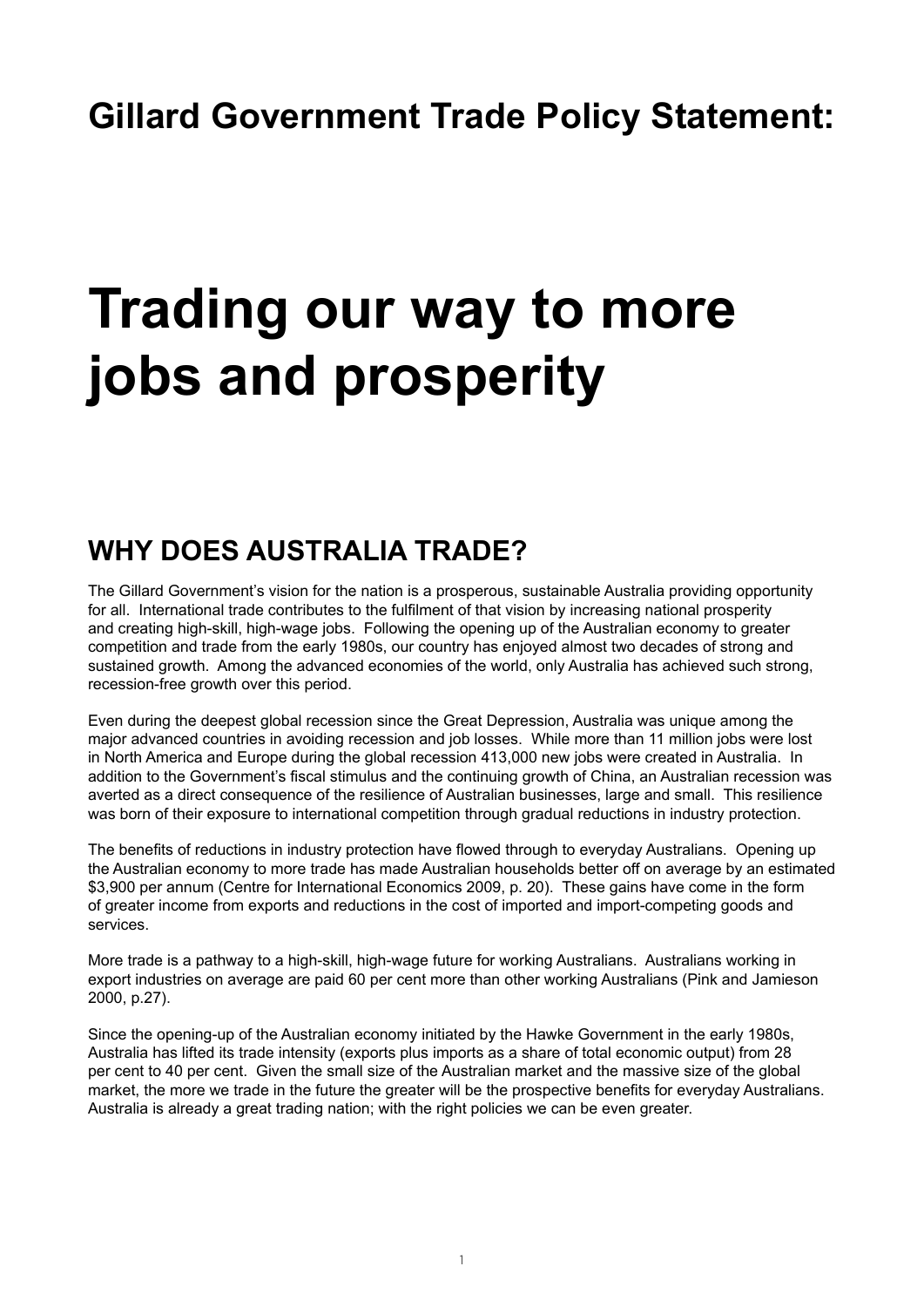# **WHY HAVE A TRADE POLICY?**

Businesses engage in trade, so why not leave their buying and selling activities to the market? The answer is that governments are involved in trade transactions between businesses. Government involvement can be through laws and regulations, such as in the services sector or customs duties (tariffs); limits on the amounts of goods that can be imported or exported; quarantine restrictions; subsidies for domestic industries; and taxes, fees and charges applied to all transactions, local and international.

Invariably these laws and regulations have the effect of reducing the amount of trade between countries. In some cases this is the aim of the policy. For example, tariffs applied at a country's border intentionally increase the cost of imported items to local users, giving a price advantage to local suppliers. Government subsidies to local businesses, in the form of cash payments or special tax concessions not available to foreign businesses, are usually designed to give local producers a competitive advantage over foreign rivals. Unlike tariffs, subsidies do not increase the cost of imports to local users, but they do restrict trade by supporting local production over imports.

Restrictions applied behind a country's border might or might not intentionally be designed to limit trade. A foreign business might find the approval and licensing requirements of a national or regional government so complicated and slow that the business is deterred from exporting its goods or services to the country – even though the requirements also apply to local businesses.

Reducing government-imposed restrictions on trade at home has the beneficial effect of exposing local businesses to international competition, compelling them to innovate, to be efficient and to restrain the prices they charge local consumers. And reducing trade barriers at home can enable consumers to buy imported items at lower prices than the cost of producing them at home. For example, clothing and footwear is much less expensive now in real terms than it was 25 years ago when high tariffs and severe quotas were applied to imports. Children's clothing has fallen in price in real terms by 25 per cent and footwear by almost half. The real price of whitegoods has fallen by 46 per cent, consumer electronics by half and motor vehicles by almost 40 per cent (Table 1). Not all these real price reductions have been due to less protection, but tariff cuts and the removal of quotas have certainly helped deliver lower prices of basic items to consumers.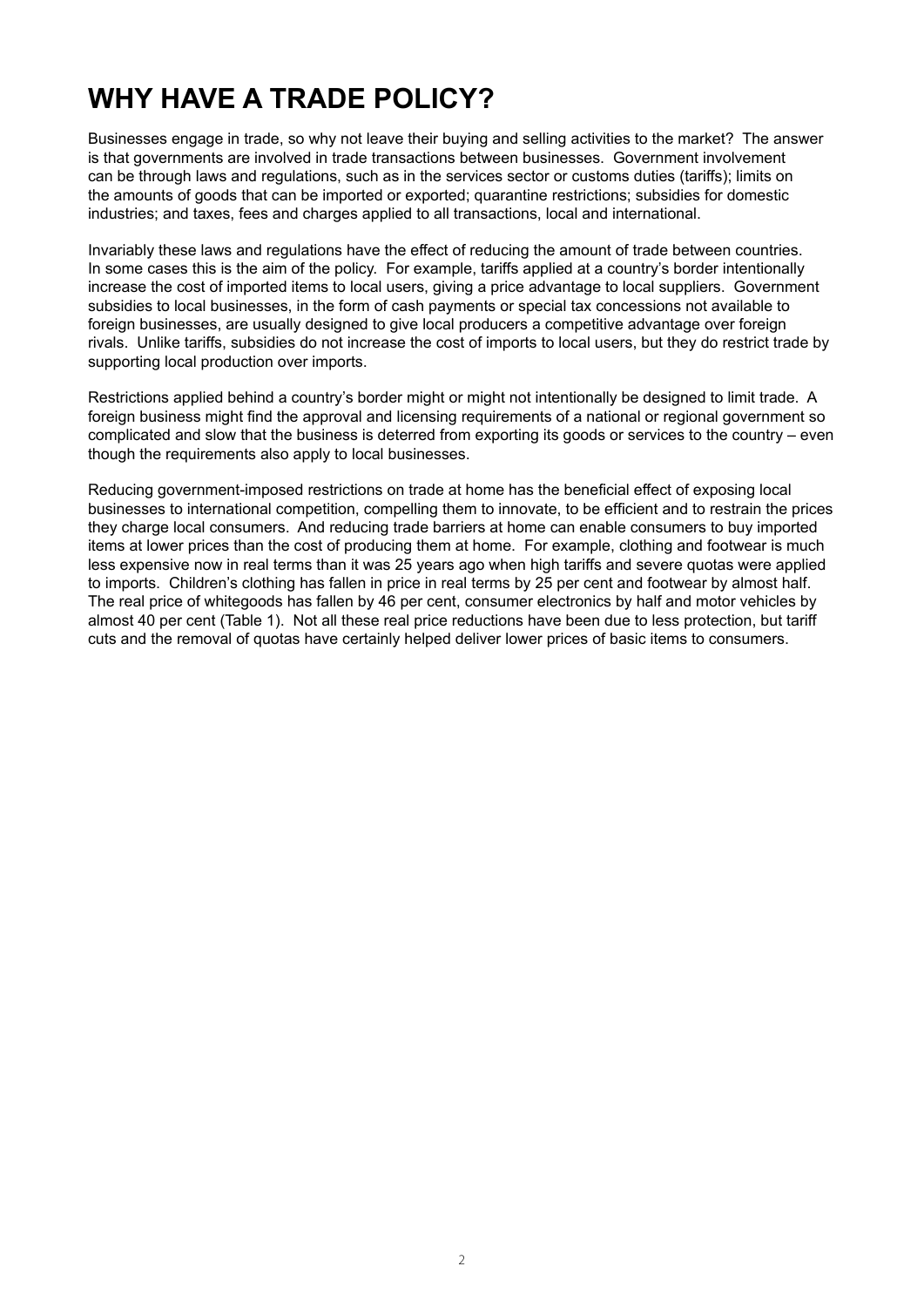#### **Table 1: Real price changes of selected items since 1985**

| Item                                  | Real price fall 1985-2010 (%) |
|---------------------------------------|-------------------------------|
| Men's underwear, nightwear, socks     | 28                            |
| Women's underwear, nightwear, hosiery | 9                             |
| Women's footwear                      | 44                            |
| Men's footwear                        | 54                            |
| Children's footwear                   | 50                            |
| Furniture                             | 25                            |
| Major household appliances            | 47                            |
| Small electronic appliances           | 51                            |
| <b>Toiletries</b>                     | 25                            |
| Motor vehicles                        | 37                            |

Source: calculated using ABS data

These real price reductions for traded goods can be contrasted with real price increases for goods and services that are not traded and have therefore been subject to less competition over the same period. For example, since 1985 the real price of the quintessential non-traded good, the haircut, has increased by 15 per cent, while the price of rents has increased by 17 per cent and the price of dental care has increased a staggering 68 per cent.

By reducing barriers to trade at home, a government can enable productive inputs such as capital, labour and entrepreneurship to move into those industries in which the country is strong compared with other industries and other countries. Sometimes it is suggested that with little or no industry protection a country might not be good at producing anything compared with other countries. But a country does not need an *absolute* advantage over another to gain from trade between the two of them; mutual gains from trade result from *comparative* advantage, not absolute advantage. The other country might have an *absolute* advantage in production of everything over the home country, being capable of producing all tradeable goods and services by using fewer domestic labour resources. But by definition no country can produce all goods and services more cheaply relative to other goods and services. As a result, the other country will gain from specialising in the production of goods and services in which it has the greatest advantage while the home country specialises in producing goods and services in which, comparatively, it has the least disadvantage. By specialising according to their *comparative* advantage, the two countries will produce a greater total value of goods and services and both will gain from trade.

Here in Australia lowering trade barriers and opening up the Australian economy have been well worthwhile in their own right and the benefits from doing so have *not* depended on other countries lowering their trade barriers.

Nevertheless, other countries have been lowering their trade barriers at the same time as Australia, increasing the overall gains from trade liberalisation by improving market access for Australian exporters. Among Australia's major trading partners in the Asia-Pacific region, which buy 70 per cent of Australia's exports, average tariffs have been cut over the last quarter century from more than 25 per cent to around 5 per cent (Productivity Commission 2010, p.41).

Trade liberalisation at home has the important, added advantage of making reform of the entire domestic economy an imperative. Local businesses that themselves are doing everything in their power to be efficient and internationally competitive will nevertheless be hampered if other parts of the economy, especially producers of non-traded inputs, are inefficient and if government regulations, taxes, fees and charges are unjustifiably onerous. For example, if state-owned utilities supplying water and energy to trade-exposed industries are inefficient, charging unnecessarily high prices for these inputs, the trade-exposed industries might not survive on export markets or against imports. The same applies where the costs of excessive regulation on businesses producing inputs into trade-exposed industries are passed on through higher prices, again damaging the ability of Australia's export industries to compete. Trade liberalisation therefore can drive wider economic reform, lowering prices not only to export industries but to the nation's consumers as well.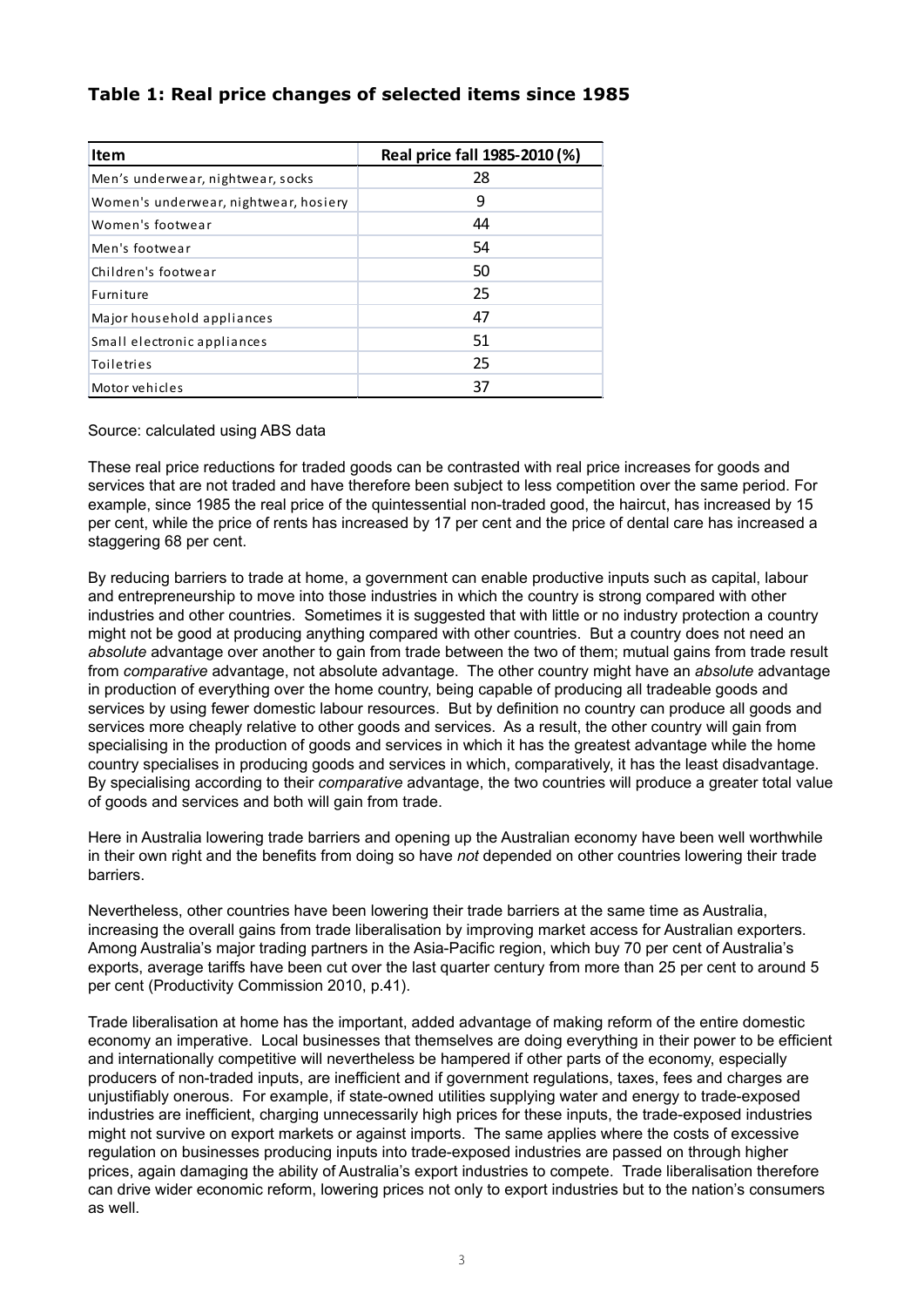As the nature of global production and exchange changes, trade policy needs to change with it. The buildand-ship model of production and exchange is giving way to the creation of regional and global supply chains for both goods and services. Consequently, flows of investment are becoming more important in many industries than flows of finished goods. For example, a local manufacturer might lose comparative advantage in the production of a finished product but become internationally competitive in the supply of components. Or instead of shipping finished goods, a business might supply the expertise it has accumulated to a foreign-based manufacturing operation.

Services account for 73 per cent of Australia's economic activity, 85 per cent of employment and around 22 per cent of export revenue. Services such as finance, distribution, information and communications technology and selling are also embodied in most goods. It is impossible to think of a product that could be developed, manufactured and traded without inputs of services. The estimated value of the services embodied in Australia's merchandise exports is \$35 billion, on top of \$53 billion in official services exports (ITS Global 2010, p29).

Opening our services markets to competition improves their range and quality while restraining their cost, generating economic dividends for domestic consumers and our exporting and import-competing industries. The Gillard Government understands this and is pursuing a reform program to ensure Australia has one of the most open services sectors in the world.

Yet it is no good being competitive if access to foreign markets is blocked or heavily impeded. Complementing a set of policy measures to boost the competitiveness of Australian exporters of goods and services, trade promotion policies can increase the penetration of those competitive exports into foreign markets.

Trade promotion can be of a generic nature, seeking to generate a positive consumer association with a country's brand, or it can facilitate exports of a particular industry or a single business. Australia's official agency for promoting exports is Austrade, established by the Hawke Government in 1985. Austrade has more than 100 overseas offices operating in 55 countries. In addition to the resources of Austrade, the Government also regularly uses its diplomatic network to try to resolve impediments to trade and investment.

The Government's trade promotion and facilitation work is backed up by trade enforcement efforts. Australia works actively to ensure our trading partners live up to their commitments and to defend our trade interests, including through our active engagement in the dispute settlement system of the World Trade Organization. More broadly, the Government works to improve the health of the global trading system, not only through its support for the World Trade Organization and regional forums, but through its 'aid for trade' programs. Recognising the link between participation in international trade, economic growth and poverty reduction, the Government is refining the use of these programs to strengthen the capacity of developing countries to participate in international trade.

This extends to the bilateral and regional arenas where economic cooperation has become a feature of Australia's aid-for-trade engagement with developing country partners, as illustrated in the case of the ASEAN-Australia-New Zealand Free Trade Agreement (AANZFTA). Economic cooperation supports these partners in bilateral and regional agreements to engage more fully during negotiations and, following their conclusion, assists them to implement agreements and realise the benefits of these agreements. Economic cooperation will be a core feature of the Indonesia-Australia Comprehensive Economic Partnership Agreement negotiations.

## **WHAT ARE THE OBJECTIVES OF AUSTRALIA'S TRADE POLICY?**

At its most fundamental, the objective of trade policy is to increase the prosperity of a nation's citizens.

Redistribution of prosperity among a country's citizens is usually best pursued through non-trade policies such as income support payments and extending educational opportunities to the disadvantaged. It is easier to pursue these equity goals in a prosperous, strongly growing economy than in a poorer, stagnant one.

Other stated objectives of trade policy, such as job creation and value adding, are at best partial indicators of prosperity and at worst can lead to misguided policies that damage prosperity. Often import restrictions or subsidies are sought by businesses on the basis that the local businesses create jobs or add value. But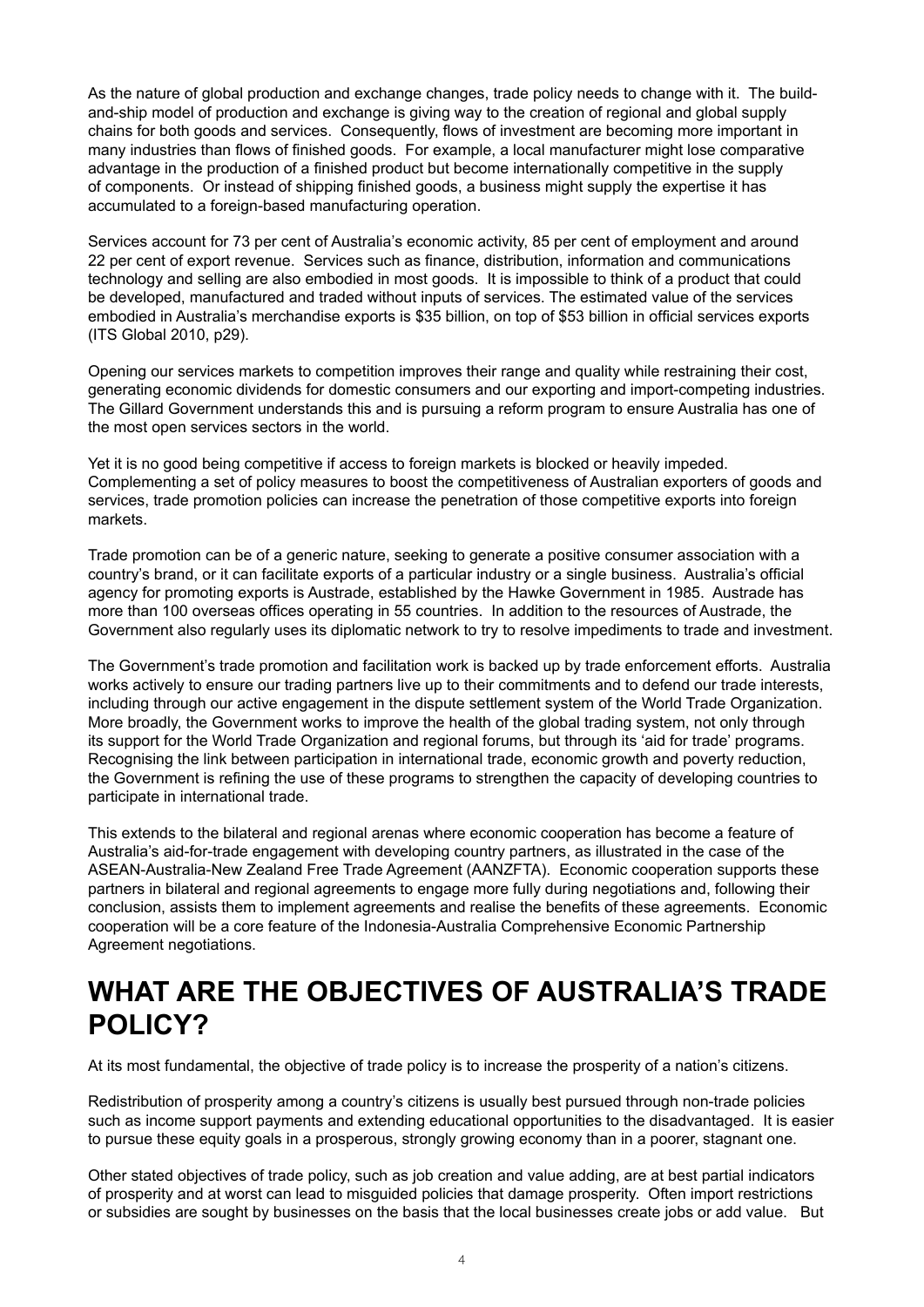any privately profitable business will create jobs; that does not mean it should receive tariff protection from imports or government subsidies. In an economy close to full employment, those jobs will be diverted from other, non-protected businesses.

All business activities add value; it would be a spectacularly unsuccessful private business that sold its production for less than the cost of goods and services it used as inputs into the production process. But it does not follow that any businesses that add value should be subsidised or protected against imports. To illustrate, value is added to bauxite by converting it into alumina; further value is added by converting alumina into aluminium, and even more value is added by transforming aluminium ingots into window frames and aircraft bodies. But governments of bauxite-producing countries should not subsidise or otherwise protect the production of aircraft bodies on the basis that they sell for a higher price than bauxite, alumina or aluminium. Depending on *net* value added, after taking into account the value foregone in alternative uses from deploying capital, labour and skills in the further-stage processing of bauxite, it might be in a country's interest to go up the value chain to alumina or aluminium. However, the sheer act of adding value is not a basis for government protection of any further-stage processing or fabricating activity.

# **TRADE LIBERALISATION IN AUSTRALIA**

Well before Federation, the various Australian colonies imposed tariffs on imports. At Federation the major political parties were split into two camps: protectionists and free traders. For almost three-quarters of the 20<sup>th</sup> Century the protectionists held the upper hand, as tariffs were applied and, when imports became competitive against domestically-produced goods despite high and rising tariffs, quotas were added to tariffs.

The first Australian government to seek to wind back these seemingly inexorable increases in protection was the Whitlam Government in 1973, which cut tariffs by 25 per cent across the board. Some of the tariff reductions stuck, but not all. The Fraser Government tightened restrictive quotas to the extent that by the time the Hawke Government was elected in early 1983, protection for the most highly protected industries was higher than before the Whitlam tariff cut. By the time of the 1983 change of government, Australian manufacturing was on its knees, unable to compete against imports despite ever-higher protective trade barriers. The tariff on imports of automobiles that were within the designated quota limits reached 57.5 per cent and for automobile imports above the quota restriction the tariff hit 100 per cent. Tariffs on clothing and some textile items soared to 180 per cent.

The Hawke Government set about opening up the Australian economy to competition, refashioning it from supplying a small, domestic market protected by high tariff walls to an open, competitive economy supplying global markets. In this great market-opening endeavour the Hawke Government applied competitive forces to the exchange rate, financial markets, product markets and government business enterprises. Trade policy and microeconomic reform were integral components of the overall economic reform program, intertwined and bound by the open, competitive philosophy. Reducing tariffs and eliminating quotas were tools of trade in fashioning the open, competitive economy, essential in exposing Australian business to international competition.

It is for these reasons that Prime Minister Hawke and Treasurer Keating pressed ahead with scheduled tariff cuts through the teeth of the deep recession of 1991 and why, in that year, they legislated even greater tariff reductions. These policies required enormous political courage and the understanding of a visionary trade union movement. But, as an essential part of the overall economic reform program, they helped lay the platform for almost 20 years of sustained economic growth and job creation.

The Keating Government maintained the tariff reduction program, introduced enterprise bargaining into the labour market and boosted competition at home through National Competition Policy. By subjecting public utilities to competition the Keating Government compelled them to be more efficient, and so reduced input costs for Australian businesses, enabling them to be more internationally competitive.

As a result of these market-opening policies, continued by the Howard Government after an early freeze, average effective tariffs on manufactures fell from more than 22 per cent to below 5 per cent, the tariff rate on automobiles fell from a maximum of 100 per cent to 5 per cent and tariffs on clothing and some textiles fell from rates as high as 180 per cent to 10 per cent with a further reduction to 5 per cent scheduled for 2015. Tariffs on footwear and some other textiles have already fallen to 5 per cent.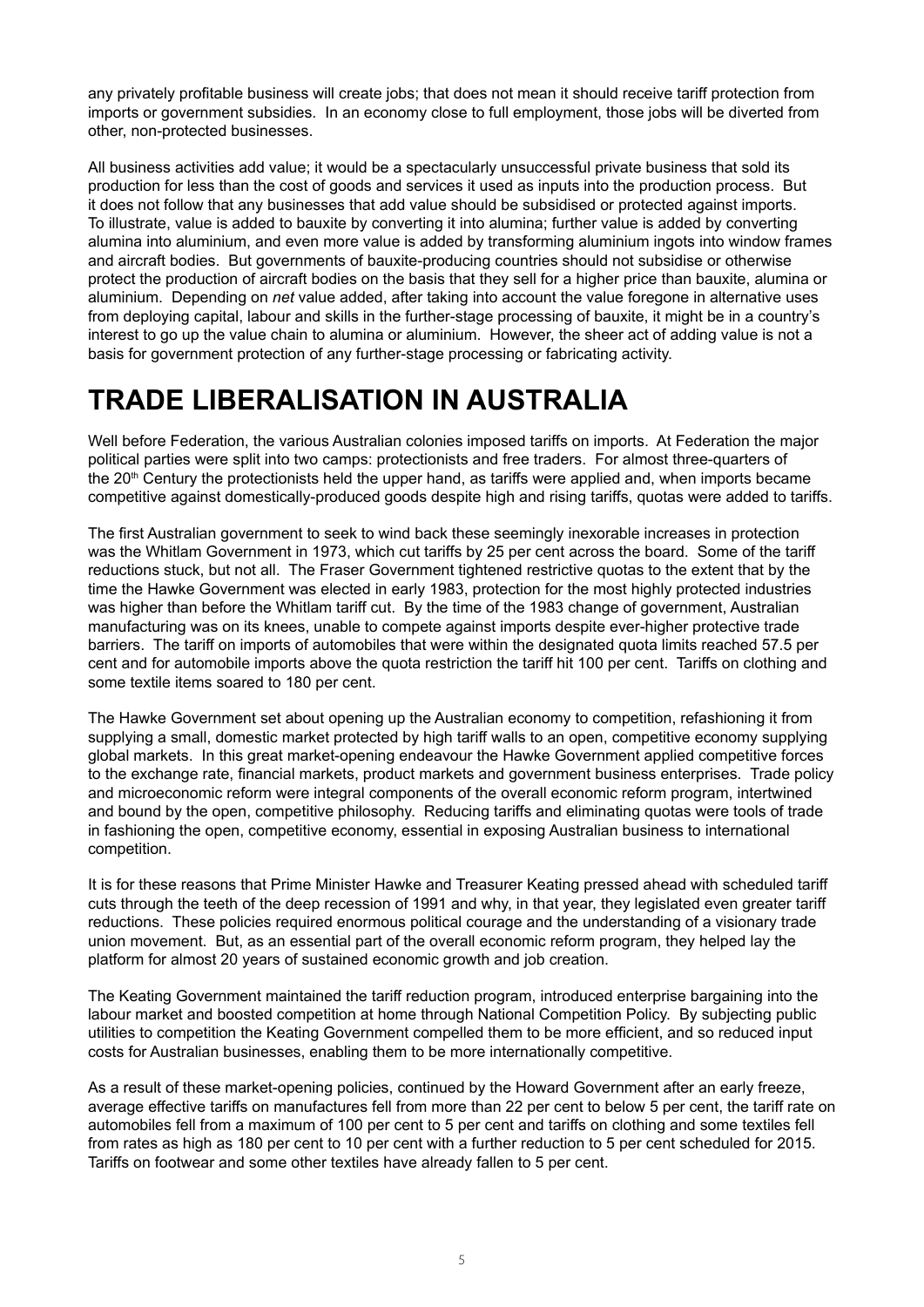# **TRADE POLICY AND THE 'PATCHWORK ECONOMY'**

Trade liberalisation is an indispensable part of an overall economic reform program at any time, but especially when different sectors of an economy are operating at dramatically different speeds. Australia's mining boom is creating a patchwork economy of mining-based industries and regions doing extremely well while other industries and regions are being hampered by the very success of the mining-related industries.

Australia has had a two-speed economy for much of its history. Gold rushes during the mid-1800s, booming wool prices during the Korean War, the stagnation of Western Australia and Tasmania as protection caused the industrial economies of the south-east to expand artificially from the 1930s to the early 1960s, and even the migration to Queensland from Victoria during the early 1990s are testament to that. But in the early 21<sup>st</sup> Century, the speed of the leading sector – mining-related industries – is truly breathtaking.

While the mining boom is most welcome, adding \$540 billion to the Australian economy since 2006, it has brought with it all the challenges of a two-speed economy, most particularly a high exchange rate and the attraction of capital, labour and skills away from non-mining industries.

The attraction by mining-related businesses of productive resources such as construction equipment, employees, contractors and management away from non-mining businesses is a natural response in an open, competitive economy like Australia's. It should not be impeded by interventionist government policy.

Despite this movement of resources to mining-related activities and locations, shortages persist and will become more acute as a long pipeline of new investment flows into Australia's mineral industries. Given Australia's limited supplies of capital, labour and skills the prices of these inputs are being bid up.

Non-mining businesses seeking to retain their employees and contractors will need to bid for them against extremely profitable mining-related businesses. And since the mining boom is not confined to Australia, overseas bidders have also entered the market for Australian expertise. Similarly, the prices of materials and equipment used in mining-related activities are being bid higher.

An independent, inflation-targeting Reserve Bank, confronted with these price pressures, would be obliged to consider raising interest rates to prevent inflation from rising above its 2-3 per cent band of tolerance. The blunt instrument of interest rates hurts non-mining businesses and regions of Australia, accentuating the patchwork economy.

A further natural economic consequence of the mining boom is a rising exchange rate, the Australian dollar having surpassed parity with the greenback in November 2010 for the first time since well before the currency was floated in 1983. A high Australian dollar has the desirable consequence of putting downward pressure on prices by lowering the cost in Australia of imported goods and services – taking some pressure off the Reserve Bank to lift interest rates. But a high Australian dollar is also damaging our import-competing and export industries, weakening their ability to compete for productive resources against mining-related industries. While this, too, has an anti-inflationary effect, it is more deeply embedding the patchwork economy.

The challenge for Australia is to convert the opportunities created by the mining boom into sustainable gains in national prosperity and jobs. While the reallocation of scarce resources to the leading minerals sector is both necessary and desirable, it leaves Australia's non-mining industries, cities and regions vulnerable to deterioration in their relative competitiveness and potentially ill-equipped to take up the slack in periods of slower mineral export expansion.

That's why an economic reform program designed to re-start productivity growth as the basis for securing the competitiveness of Australian industries, mining and non-mining, is essential.

Yet even in the best of all possible worlds, not all Australian businesses and industries will succeed in competing on global markets and against imports. The laws of comparative advantage dictate that in some industries overseas businesses will out-compete their Australian rivals. We are, for example, unlikely to see Australian flat-screen TVs displacing Chinese imports. Nor are we likely to achieve competitiveness in producing low-value clothing items like cheap socks and underwear. But productivity-raising economic reform gives Australian businesses a better chance of competing by removing business impediments such as skill shortages, inadequate infrastructure and unnecessary regulation.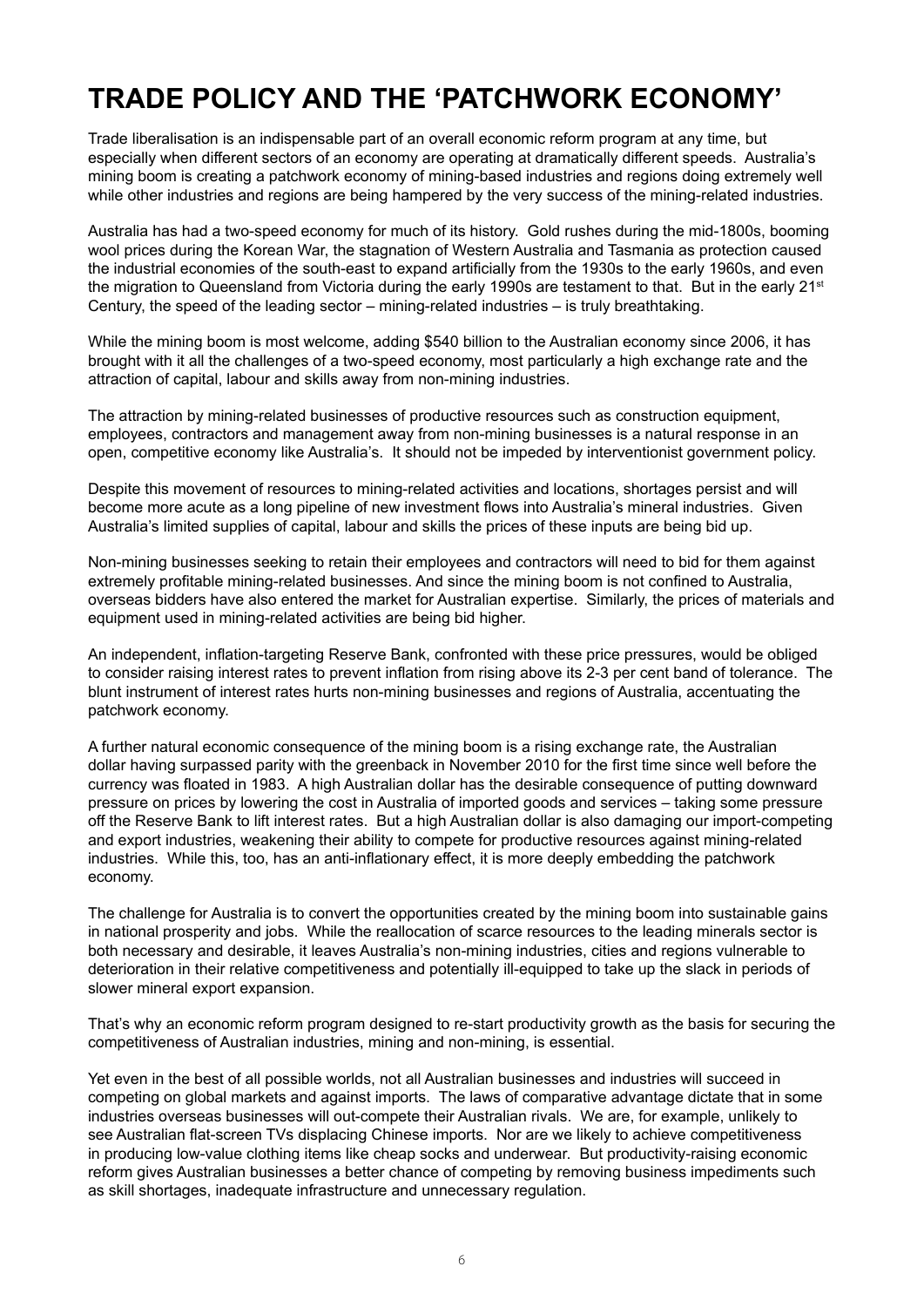# **FIVE PRINCIPLES GUIDING AUSTRALIA'S TRADE POLICY**

Consistent with the fundamental objective of trade policy to increase national prosperity, five principles will guide the Gillard Government's trade policy: unilateralism; non-discrimination; separation; transparency; and the grand unifying principle of trade policy as an indivisible part of overall economic reform. Trade policies and priorities have been reviewed against these principles and the outcome of that review is set out in subsequent sections.

#### **Unilateralism**

Since competition provides strong incentives for innovation and price restraint, opening up an economy to competition will increase national prosperity over time. Pro-competitive economic reform should be pursued in its own right; it should not be conditional upon other countries reforming their economies. Adopting a bargaining-chip approach of refusing to liberalise at home unless other countries offer trade barrier reductions as a *quid pro quo* only damages the home country's long-term prosperity. Using domestic reform as a bargaining chip in negotiations is akin to an athlete refusing to get fit for an event unless and until other competitors also agree to get fit.

In trade negotiations, Australia should make its offers, our trading partners should make theirs, and where appropriate we should encourage them to go further. If the final deal is in Australia's national interest it should be accepted and if it is not, it should be rejected. But the assessment of national interest should not include how much Australia had to give up, or 'pay', by way of domestic economic reform.

## **Non-discrimination**

The second guiding principle of sound trade policy is the principle of non-discrimination, where reductions in protection offered to one country are offered to all others. The non-discrimination principle is the foundation stone of the World Trade Organization's global trading rules. Called the Most Favoured Nation provision, it is Article 1 of the General Agreement on Tariffs and Trade (GATT). Unfortunately, owing to the proliferation of preferential bilateral and regional trade agreements, where parties to agreements are given preferred treatment over non-parties in the form of lower trade barriers, the non-discrimination principle nowadays is observed more in the exception than in the rule.

Discriminatory trade agreements can divert trade away from more efficient, excluded producers of goods and services to less efficient parties to the agreements. Trade diversion amounts to a redistribution of jobs and prosperity instead of the creation of more jobs and prosperity. Worse, trade diversion is inherently jobdestroying and income-destroying from a global perspective.

As countries in the global trading system have gradually reduced tariffs over the last three or so decades, the trade-diverting effects of any particular discriminatory deal are not as great as they would have been 30 years ago. But the number of such discriminatory deals has exploded from less than 10 half a century ago to around 200 in force at present and many more under negotiation. Consequently, the total value of trade diverted from more efficient to less efficient producers could have increased substantially. The empirical evidence at this stage is inconclusive.

There is no good reason for discrimination and therefore no good reason to sacrifice jobs and income through trade diversion. Applying the non-discrimination principle, in negotiations with trading partners the Gillard Government will not seek exclusive or entrenched preferential access to other countries' markets. Non-discriminatory trade agreements offer better long-run returns for Australia. They are more likely to result in trade creation instead of diverting trade from other countries that, in the absence of tariffs, would be lowercost producers. However, the Gillard Government will vigorously pursue better access to other countries' markets for our exporters of agricultural produce, of manufactured goods and of services.

Many other countries do not embrace the principle of non-discrimination. Australia can encourage them but cannot force them. Consequently, Australia is likely to conclude further preferential deals in the future. But Australia will not insist on entrenching preferential treatment, just an opportunity to compete on level terms. Where our trading partners have provided favourable and discriminatory access to a competitor of ours – as many countries in our region have done since the Howard Government embraced preferential trade a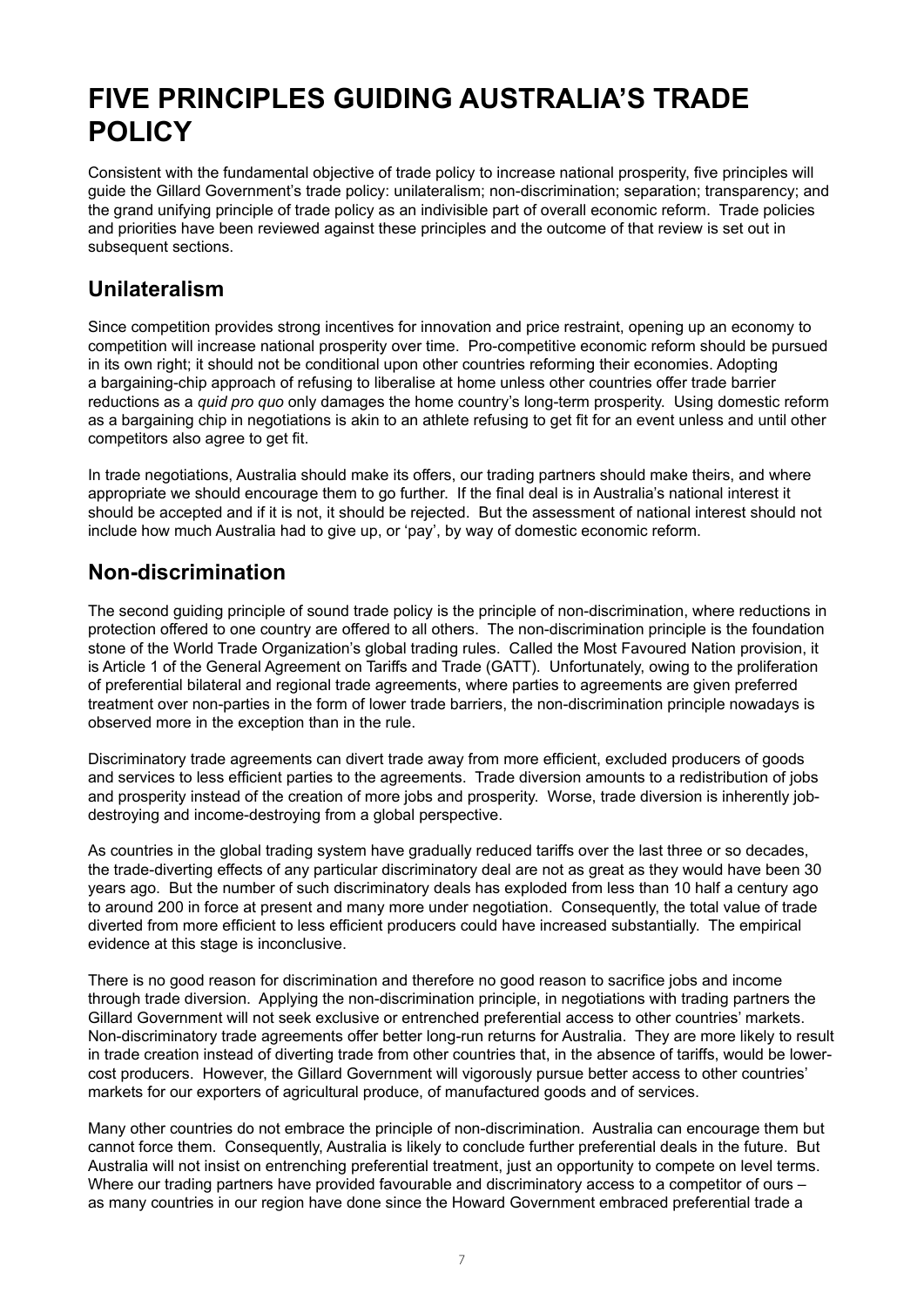decade ago – we will want as favourable treatment as the most favoured nation; that is, treatment as good as anyone gets.

### **Separation**

History has taught us that the entanglement of trade policy and foreign policy can have tragic consequences. The formation of discriminatory trading blocs for geo-political reasons contributed to the outbreak of World War II. Entering into bilateral and regional trade deals for the geo-political purpose of excluding others can be fraught with danger.

Moreover, there is no guarantee that the tough process of negotiating trade deals will bring countries closer together politically. Having decided to embark upon a trade agreement that gives each other preferential treatment, thereby discriminating against others, each country might soon find the other unwilling to give ground on issues that are politically sensitive domestically. Negotiations can become stalled, with interest groups in each country criticising the other's government for intransigence. If ground is not yielded, three possibilities arise: the negotiations are abandoned, they are allowed to drift interminably, or a low-quality agreement is concluded to save face. Low-quality free trade agreements are free in name only; they lock in and legitimise protection of each country's market from competition from the other's.

So how does a country like Australia decide which countries should be prospective partners in bilateral trade negotiations? Again applying the non-discrimination principle, the answer is easy: any country that is genuinely interested in reducing its trade barriers is eligible, subject only to the opportunity cost of deploying Australia's negotiator talent in those trade talks. That does not mean a final trade deal should be signed. Any negotiated deal must pass a net benefit test; it must demonstrably be in Australia's national interest.

#### **Transparency**

Launching non-discriminatory trade negotiations only with countries or regions genuinely committed to liberalisation has the added benefit of transparency in government decision-making processes. Typically at present, when two countries are considering launching negotiations for a free trade agreement, they seek to justify it on the basis of economic modelling. Modelling in feasibility studies typically includes an assumption of full liberalisation, where an estimate is made of the economic benefits based on the immediate removal of all barriers to trade in goods and services and to investment flows between the two countries.

Negotiations are typically launched on the basis of advising business groups and the general public of these very large dollar amounts. But the final agreement usually bears little resemblance to the hypothetical agreement that was modelled. By this time the hypothetical numbers have been forgotten and the deal is pushed through because it is too late to turn back.

For the sake of transparency, instead of modelling ideal, hypothetical free trade agreements, the results of which can mislead decision makers and the public, any modelling should be of the actual, final deal. And to give confidence to the public in the integrity of the modelling results, any such modelling should be independently peer reviewed and any assumptions clearly spelt out.

Transparency, too, can be served by keeping the public closely informed of the nature and progress of negotiations. This can be achieved by regularly consulting business groups, trade unions and community organisations. Consultation with regional industry and business representatives would also ensure that impacts on regional areas are fully considered. And where discrete stages of the negotiations have been completed, relevant information should be posted on government websites.

While these transparent processes can be time-consuming and give anti-trade interests partial information to use against the government before the public has had the benefit of considering the fully-completed deal, negotiations shrouded in secrecy enable opponents to speculate inaccurately about the content of agreements.

Irrespective of whether proposed final trade deals require legislation they should be subjected to parliamentary scrutiny. The Australian Parliament's Joint Standing Committee on Treaties has been established to perform this function.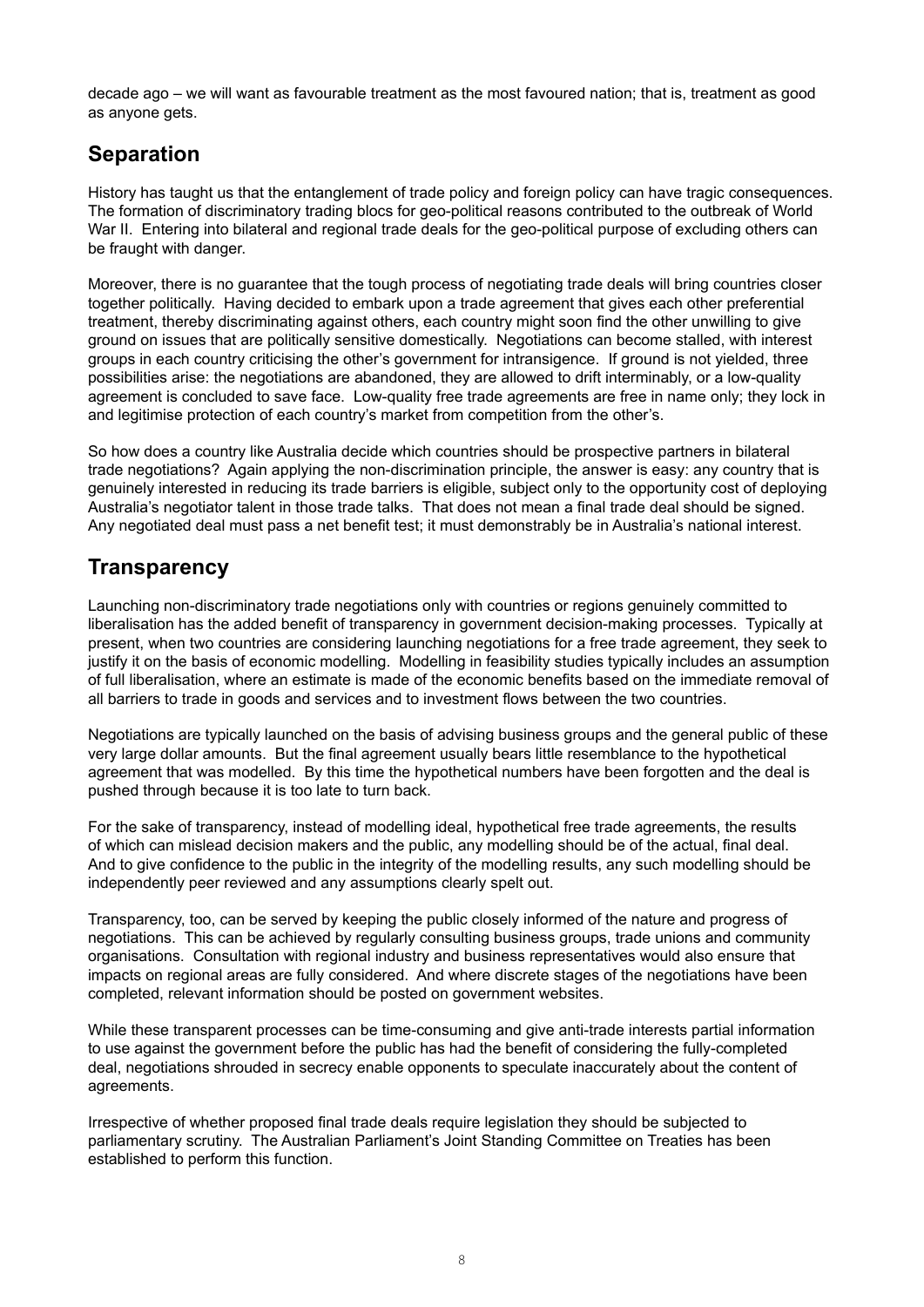#### **Indivisibility of trade policy and economic reform**

Trade policy and microeconomic policy are as one; the best trade policy is domestic economic reform – a productivity-raising, competitiveness-enhancing microeconomic reform program supported by responsible fiscal policy.

Applying the indivisibility principle, Australia will not wait for other governments to reform their economies before reforming ours. Australian economic reform is good for jobs, good for prosperity. As reformers, we have never waited for the world and we need not wait for the world now.

Productivity growth has accounted for 80 per cent of the increase in Australia's national income over the past 40 years. In an ageing population and a patchwork economy, productivity growth will need to do most of the heavy lifting over the coming 40 years too. Yet productivity growth began to slide from the turn of this century, starved of a new productivity-raising reform program to build on the Hawke-Keating reforms.

Reviving productivity growth through a new economic reform program is core business for the Gillard Government. Economic reform at home and securing better market access abroad work hand-in-glove in creating jobs and prosperity.

# **DISCIPLINES IN AUSTRALIA'S TRADE POLICY**

The five principles guiding Australia's trade policy logically give rise to a set of disciplines governing the negotiation of trade agreements and their content. These disciplines are:

- Multilateral agreements offer the largest benefits;
- Regional and bilateral agreements must not weaken the multilateral system they must be genuinely liberalising, eliminating or substantially reducing barriers to trade;
- Australia will not seek to entrench preferential access to markets in trade negotiations, but simply an opportunity to compete on terms as favourable as anyone else's;
- Australia will not allow foreign policy to dictate parties to and the content of trade deals;
- The public will be well informed about negotiations for, and the content of, proposed trade agreements and have an opportunity for input; and
- Australia will press ahead with domestic economic reform irrespective of whether other countries agree to reform their economies.

These disciplines provide answers to the key questions relating to Australia's trade policy as set out below.

## **WHAT IS THE GOVERNMENT'S TRADE NEGOTIATING AGENDA?**

As the world economy resumes growth in the aftermath of the global recession, households, businesses and governments are beginning a process of reducing their levels of debt. This de-leveraging will limit the pace of the recovery now underway. Governments of major economies are to be commended for resisting strong protectionist pressures during the global recession, heeding the lessons of the Great Depression whose severity and duration were exacerbated by a resort to protectionist policies.

But during the present recovery there is little obvious appetite among a number of major economies for further trade liberalisation through the Doha Round of multilateral trade negotiations. Governments are fearful that further global trade liberalisation would put further pressure on domestic industries still struggling with the after-effects of the recession and shifting patterns of comparative advantage. While the world has not gone backwards into protectionism it is not going forward towards free trade. Having learned the lessons of the Great Depression and resisted protectionism, the world has not learned the lessons of global trade liberalisation through the establishment of international trading rules in 1947 following the Second World War.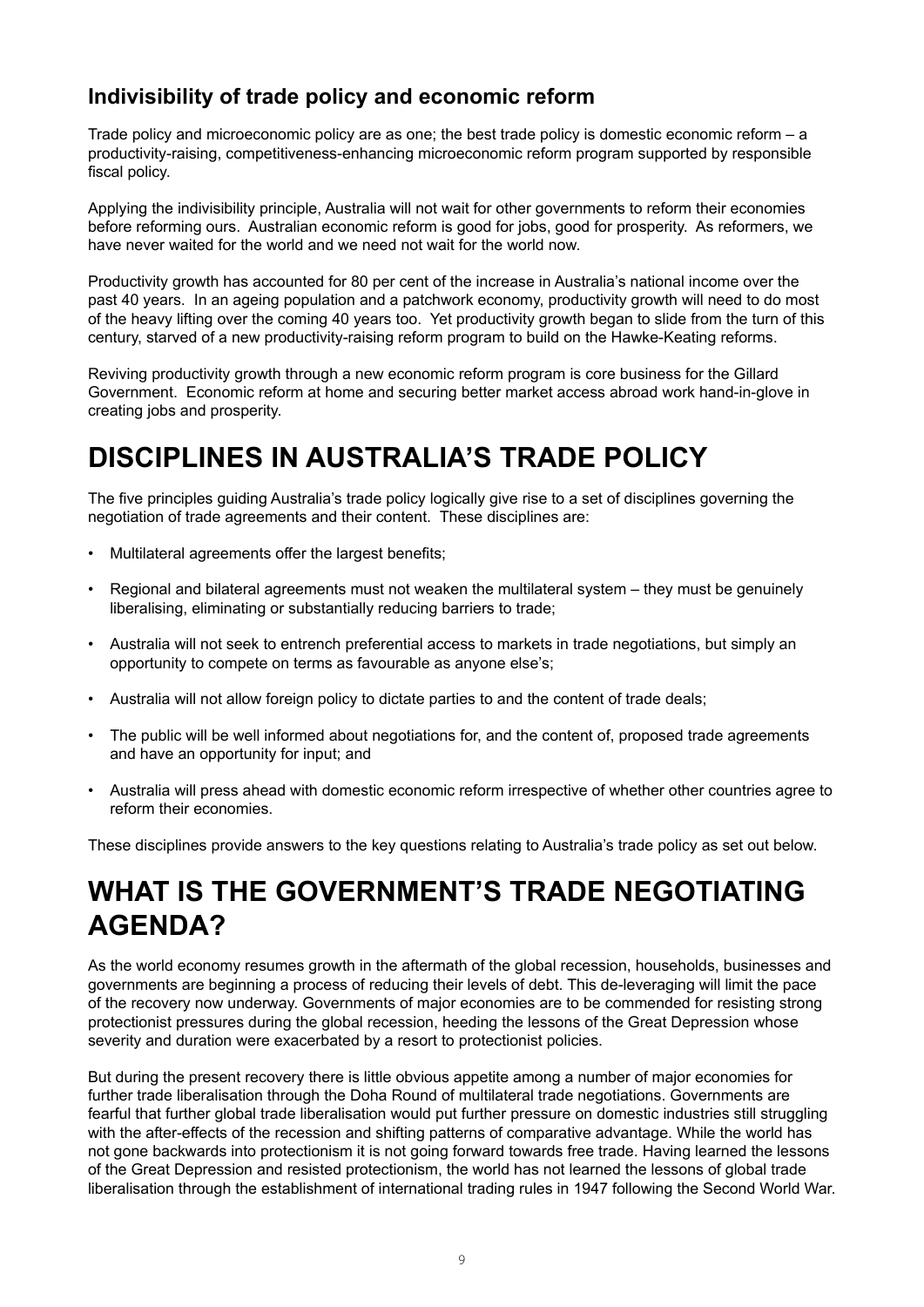During the present economic recovery, further trade liberalisation through completion of the Doha Round would create more jobs and prosperity, averting a zero-sum squabble over the distribution of a fixed number of jobs and a set amount of prosperity. Yet major and emerging powers appear indifferent to these opportunities. In this sea of indifference, the range of possible approaches to trade negotiations is bounded by: continuing to press hard for a successful completion of the Doha Round and the preservation of the global trading rules; and giving-up on the multilateral system and negotiating discriminatory bilateral and regional trade deals.

Applying the principles and disciplines of the Gillard Government's trade strategy – and consistent with the Productivity Commission's 2010 report on trade agreements - the Government's negotiating agenda will steer a middle course of championing and protecting the multilateral system while seeking to negotiate highquality, truly liberalising sectoral, bilateral and regional trade deals that do not detract from but support the multilateral system.

The Government's trade negotiating priorities are set out below. Later this year the Government will again assess each set of trade negotiations against the principles and disciplines outlined in this Trade Strategy, in the light of progress on the various negotiations.

## **MULTILATERAL AGREEMENTS OFFER THE LARGEST BENEFITS**

## **The Doha Round**

A multilateral trade deal offers the greatest prospective benefits. Successful completion of the Doha Round would create a new wave of global trade liberalisation and strengthen the integrity of the global trading rules to achieve greater gains from trade.

Global prosperity is maximised in a global market observing global trading rules. Multilateral trade liberalisation allows countries to specialise according to their comparative advantage, creating more jobs and prosperity instead of simply redistributing a fixed number of jobs and a fixed amount of prosperity among the countries of the world. By avoiding discrimination, multilateral trade liberalisation avoids potentially costly trade diversion to countries that are not the best at producing particular goods and services. As Peter Corish, former President of the National Farmers Federation observed:

*"There is only one way we will get any meaningful reform, and that is through results at the World Trade Organization. If you do a deal in the World Trade Organization then you effectively get 144 FTAs all at once."*

Mr Corish made that statement in 2002. Today, the figure would be 153 trade agreements all at once, since there are now 153 members of the World Trade Organization. In fact, it would be even better than this, because Australia's trade with each of the 153 countries would not be tied up with restrictive rules of origin that are deployed in discriminatory trade deals.

The Gillard Government will continue to press for an ambitious, comprehensive outcome of the Doha Round that liberalises trade in agriculture, manufacturing and services.

# **ASIA PACIFIC ECONOMIC COOPERATION (APEC)**

The Gillard Government will continue to champion the Asia Pacific Economic Cooperation (APEC) forum, which was established in 1989 at the initiative of the Hawke Government. Though not a trade negotiating forum, APEC has proven to be an effective grouping for trade liberalisation in the Asia-Pacific region. Following the adoption in 1994 of the so-called Bogor Goals for free and open trade and investment in the Asia-Pacific (by 2010 for industrialised economies and by 2020 for developing economies), countries of the region have gradually lowered their tariffs, confident that other countries were lowering theirs too. By 2009, APEC economies had reduced their tariffs to an average of just over 6 per cent, down from around 16 per cent in 1988.

Longer term, Australia and other APEC members aspire to the formation of a Free Trade Area of the Asia-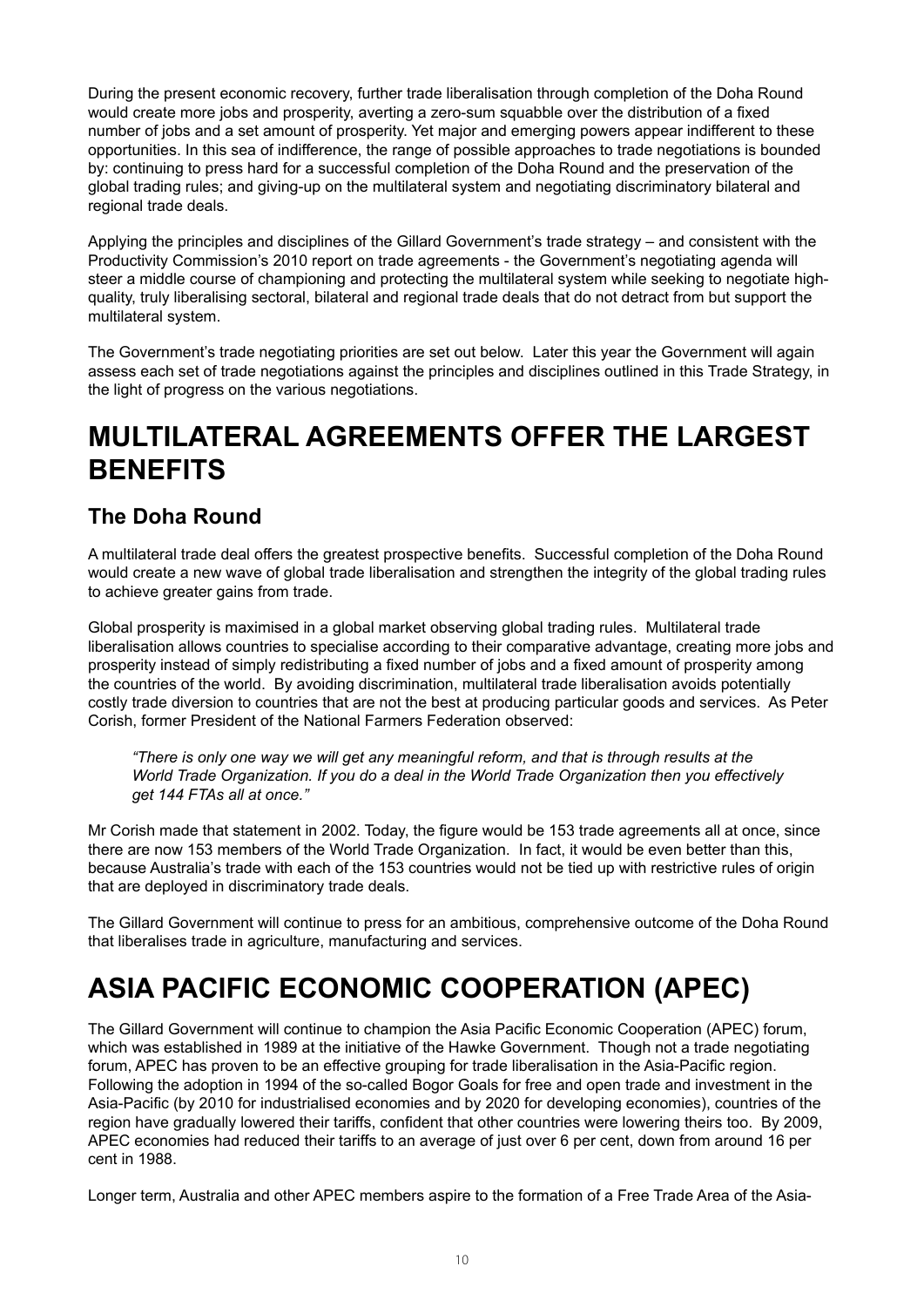Pacific (FTAAP) spanning all APEC economies. FTAAP is a logical extension of APEC's Bogor Goals but there are no prescribed paths for achieving it. The Trans-Pacific Partnership Agreement (TPP) is one possible pathway to FTAAP. It is the most advanced one, with negotiations currently taking place towards a binding regional agreement which could be expanded over time to other APEC members. The Comprehensive Economic Partnership for East Asia (CEPEA), involving the 10 ASEAN members plus Australia, China, India, Japan, New Zealand and the Republic of Korea, and other ASEAN-centred processes aimed at closer economic cooperation and liberalisation in the region, could also lead towards an East Asia-wide free trade agreement.

### **Comprehensive Regional and Bilateral Agreements**

World Trade Organization rules explicitly acknowledge the desirability of increasing freedom of trade through high-quality and comprehensive trade agreements. The Gillard Government will not enter into any trade agreement that falls short of the benchmarks set by the World Trade Organization or the benchmarks we set ourselves of high-quality, truly liberalising trade deals that support global trade liberalisation.

## **Trans-Pacific Partnership (TPP)**

The Gillard Government's highest regional trade negotiation priority is the conclusion of the Trans-Pacific Partnership Agreement (TPP). The Australian Government will pursue a TPP outcome that eliminates or at least substantially reduces barriers to trade and investment. The TPP is more than a traditional trade agreement; it will also deal with behind-the-border impediments to trade and investment.

It is intended that the TPP be a living agreement that remains relevant to emerging issues and allows for membership expansion. While expanded membership of the TPP is desirable, those seeking membership would need to demonstrate commitment to early and comprehensive liberalisation so as to maintain the momentum that has been generated by existing TPP parties.

#### **Australia-Korea Free Trade Agreement**

The Republic of Korea is Australia's fourth largest trading partner. The Gillard Government is seeking to complete negotiations on a Korea-Australia Free Trade Agreement in 2011. Our objective in the negotiations is to put Australian exporters on an equal footing with US and EU competitors which have obtained improved access to the Korean market. The agreement would also include strong liberalising commitments by Korea in services while Australia would eliminate its remaining tariffs on auto imports from Korea and would liberalise its foreign investment requirements.

## **Japan-Australia Free Trade Agreement**

Japan is Australia's second-largest trading partner and a significant source of direct foreign investment. Negotiations on a Free Trade Agreement between Japan and Australia commenced in 2007. Japan released a new Basic Policy on Comprehensive Economic Partnerships in November 2010 which makes clear that the Japanese Government is seeking greater engagement and economic integration within the region as a means of revitalising its economy. The Basic Policy suggests a major commitment to fundamental reform of Japan's agricultural sector.

Implementation of the Basic Policy should create new opportunities for agricultural producers, like Australia, wanting to export to Japan. The Japanese Government has proposed to the Australian Government that negotiations for the Free Trade Agreement be restarted and, if possible, completed in 2011. Based on this new approach to agriculture, the Gillard Government has agreed to new and accelerated negotiations, which would offer benefits across goods, services and investment.

## **China-Australia Free Trade Agreement**

China is Australia's largest trading partner and the Gillard Government is committed to negotiating a highquality China-Australia Free Trade Agreement. The negotiations, which began in 2005, are complex, covering an array of sensitive products and issues, including agricultural tariffs and quotas in China, manufactured goods, services, temporary entry of people and foreign investment. In discussions in Beijing in October 2010 between the Australian and Chinese Trade Ministers it was agreed that fresh efforts would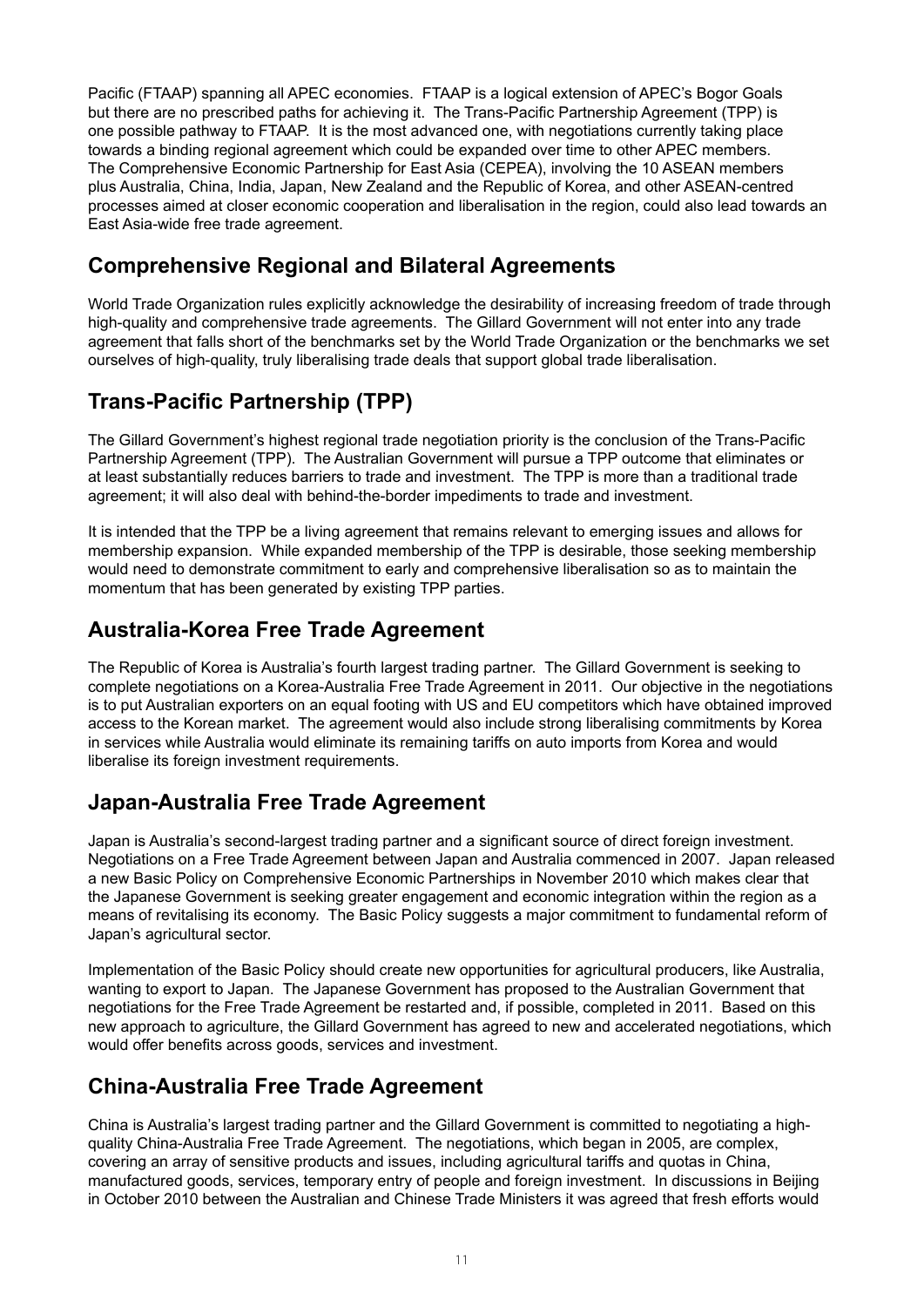be made to find ways of overcoming the present impasse. It is anticipated that proposals to unlock the negotiations will be discussed when the two Trade Ministers meet for the annual Joint Ministerial Economic Commission in mid-April 2011.

#### **Other trade negotiations**

#### **Malaysia-Australia Free Trade Agreement (MAFTA)**

Malaysia is Australia's 13th largest trading partner. Australia is seeking commitments from Malaysia that go further than AANZFTA and result in a commercially meaningful package between the two countries. The Australian and Malaysian Prime Ministers have recently jointly committed to press for the finalisation of MAFTA by March 2012.

#### **Indonesia-Australia Comprehensive Economic Partnership Agreement**

Indonesia is Australia's 11<sup>th</sup> biggest trading partner. Its economy, with 234 million people, has been growing rapidly and in 2009 was the 18<sup>th</sup> largest economy in the world. The Indonesian Government is pointing to strong recent growth as evidence that its GDP can be in the top 10 globally by 2025. The Australian and Indonesian Governments agreed in November 2010 to launch negotiations for a Comprehensive Economic Partnership Agreement to build on the liberalisation provided for in the AANZFTA.

#### **Gulf Cooperation Council Free Trade Agreement**

Achieving a trade agreement with the Gulf Cooperation Council is commercially significant for Australia, with two-way merchandise trade of almost \$9 billion in 2010. Automotive exports are a key opportunity, and agriculture, mineral commodities, services (particularly education, engineering and construction) and investment are all important. The Gulf Cooperation Council has paused its trade negotiations with all partners pending a review of its trade agreement policy.

## **APPLYING THE PRINCIPLE OF NON-DISCRIMINATION**

The Gillard Government will not make it a condition of agreement with another country that Australia be treated more favourably than its competitors. Where a trading partner has already given Australia's competitors access to its markets on terms more favourable than those available to Australian exporters, the Australian Government will seek parity with those competitors.

Australia will offer high-quality, truly liberalising trade agreements to all our negotiating partners. Decisions on whether to enter into and conclude negotiations will be based solely on the quality of the deal on offer, not on geo-political considerations. The Government reserves the right not to sign up to a trade deal that is not truly liberalising. Rather than engaging in a bargaining chip approach, the Gillard Government will make its offers and will consider the offers made by other parties to the negotiations. If the result would be a lowquality trade deal – a Free Trade Agreement in name only – the Government would not sign it. The Gillard Government is not interested in collecting trophies for the national mantelpiece: empty vessels engraved with the words Free Trade Agreement that formalise and validate existing trade restrictions. The Government is willing to conclude a trade agreement with any country willing to sign up to a high-quality and comprehensive bilateral or regional trade deal that is consistent with the global trading rules.

While the Australian Government will not encourage its trading partners to exclude some competing countries from their trade liberalising offers, Australia cannot insist that they embrace the principle of nondiscrimination. If a trading partner were to provide access to Australian exporters on terms more favourable than those provided to our competitors the Australian Government would, consistent with the fundamental non-discrimination principle of the global trading rules, have no objection to those favourable terms subsequently being extended to all other countries.

## **DOMESTIC REFORM NOT DEPENDENT ON OTHERS**

The Gillard Government will continue the Labor tradition of unilateralism in economic reform. The removal of unnecessary regulations and the streamlining of burdensome regulations are integral to ongoing productivityraising economic reform.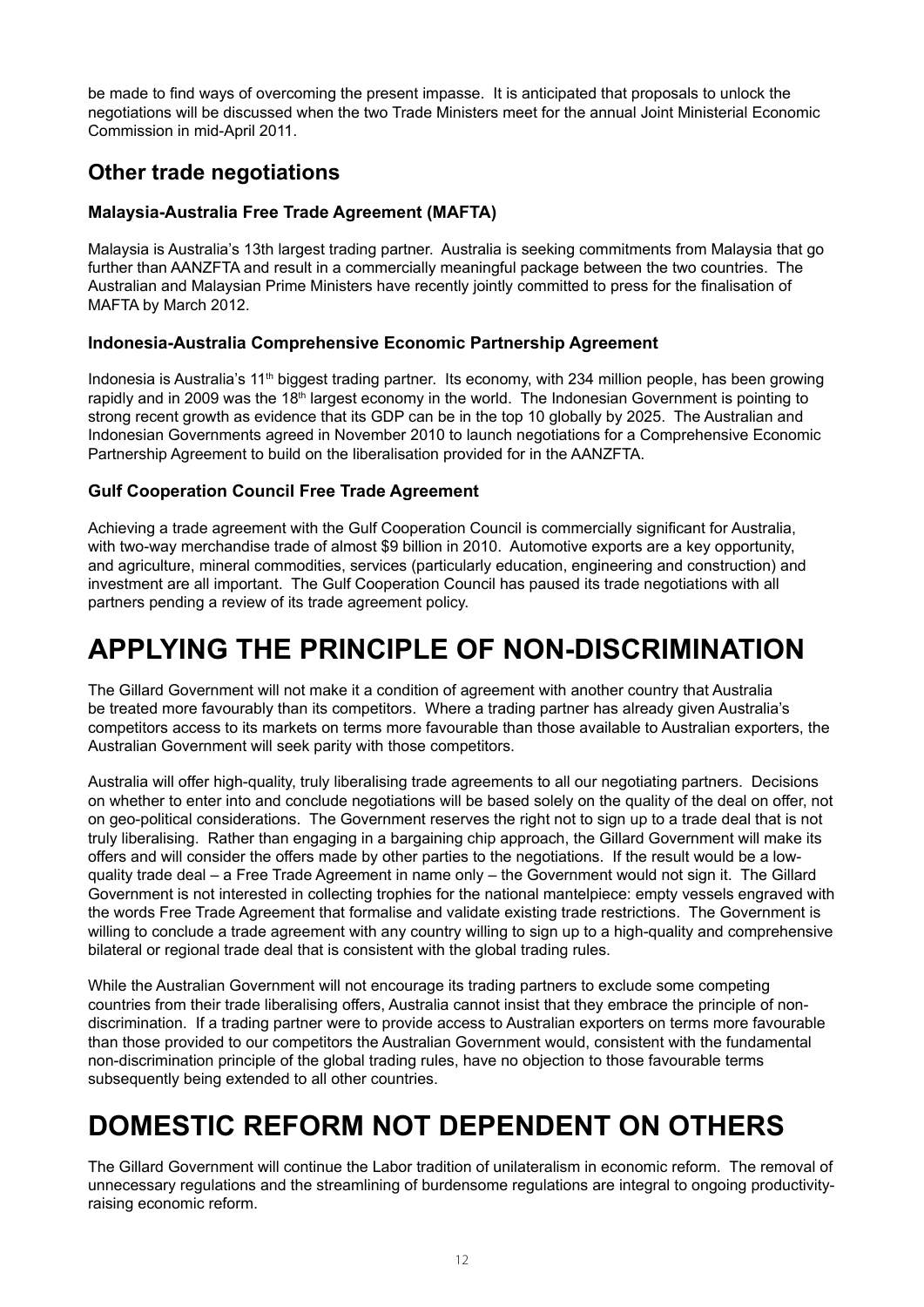If an economic reform is in Australia's national interest it would be absurd for an Australian Government to refuse to implement it on the basis that trading partners are unwilling to reform their economies. Reform in Australia would boost the productivity of the Australian economy and through it the competitiveness of Australian exporters, giving them an added advantage over rival businesses from countries that do not undertake economic reform. Any unwillingness by other countries to undertake domestic economic reform should therefore strengthen rather than weaken the resolve of an Australian government to continue the process of competitiveness-enhancing economic reform.

In Australia's open economy, our businesses need to be as productive as possible if they are to succeed against tough international competition. While exposure to competition provides strong incentives for businesses to innovate and reduce costs, it also obliges governments to remove unnecessary impediments to business success.

During the period of high trade barriers, heavily-protected Australian businesses sold their products and services not into a single Australian market but into a set of small, fragmented markets. As governments have gradually lowered protective barriers the Australian economy should have been making the transition to a single national market – a seamless national economy. Yet Australia actually went backwards on services and product market regulation during the early 2000s, causing the Business Council of Australia in 2007 to lament that:

*"The creeping re-regulation of business and the introduction of policies that are inconsistent and overlapping across jurisdictions are ... examples of how the benefits of past reform can be quietly eroded over time" (Business Council of Australia 2007, p. 5).* 

The Labor Government has responded to business calls to create a seamless national economy by removing unnecessary state business regulation and streamlining unwarranted differences among the states in their regulatory systems.

If Australia is to move to a seamless national economy it will need a national school curriculum and a national industrial relations system. For the first time since Federation, Australia is set to have a single, national industrial relations system. The Federal Government has secured the agreement of all States other than Western Australia to refer their powers to the Commonwealth.

For the first time in our history, schoolchildren will be able to move interstate with their parents without facing the disruption of tuition under a different school curriculum. Not only will this be good for the children it will enhance the mobility of working Australians, better enabling skill shortages to be eased.

Business costs, too, can be lowered through reforms of Australia's land transport regulations and the implementation of a national ports strategy, both of which are being pursued.

## **NON-TRADE OBJECTIVES**

Trade policy might legitimately be deployed to help achieve labour, environmental, health and community safety objectives. For instance, Australia applies national export controls to regulate trade in a range of sensitive goods and technologies which, if exported irresponsibly, could have international security implications and potentially harm Australia's international reputation. However, trade policy measures should not be used as a backdoor way of imposing trade barriers to protect local industries. It is perfectly legitimate for a country to restrict or prohibit the importation of products that have been harvested and produced illegally, including from rare and endangered species such as ivory and illegally harvested timbers. Imports of illicit drugs, chewing tobacco and snuff might be banned on health grounds where local production is also prohibited. Similarly, the importation and domestic production of automatic firearms might be prohibited on community safety grounds.

Quarantine restrictions are legitimate in reducing the risk of imported pests and diseases but should not be used as a surreptitious measure to protect domestic primary industries against competition from imports. The Gillard Government's decision to accept a World Trade Organization ruling on the importation of apples from New Zealand is testimony to its commitment not to use quarantine as an artificial trade barrier. The entry into Australia from January 2011 of apples from China is a further case in point. These decisions send a clear message to our trading partners that the Gillard Government is committed to a science-based quarantine regime that does not create artificial barriers to trade.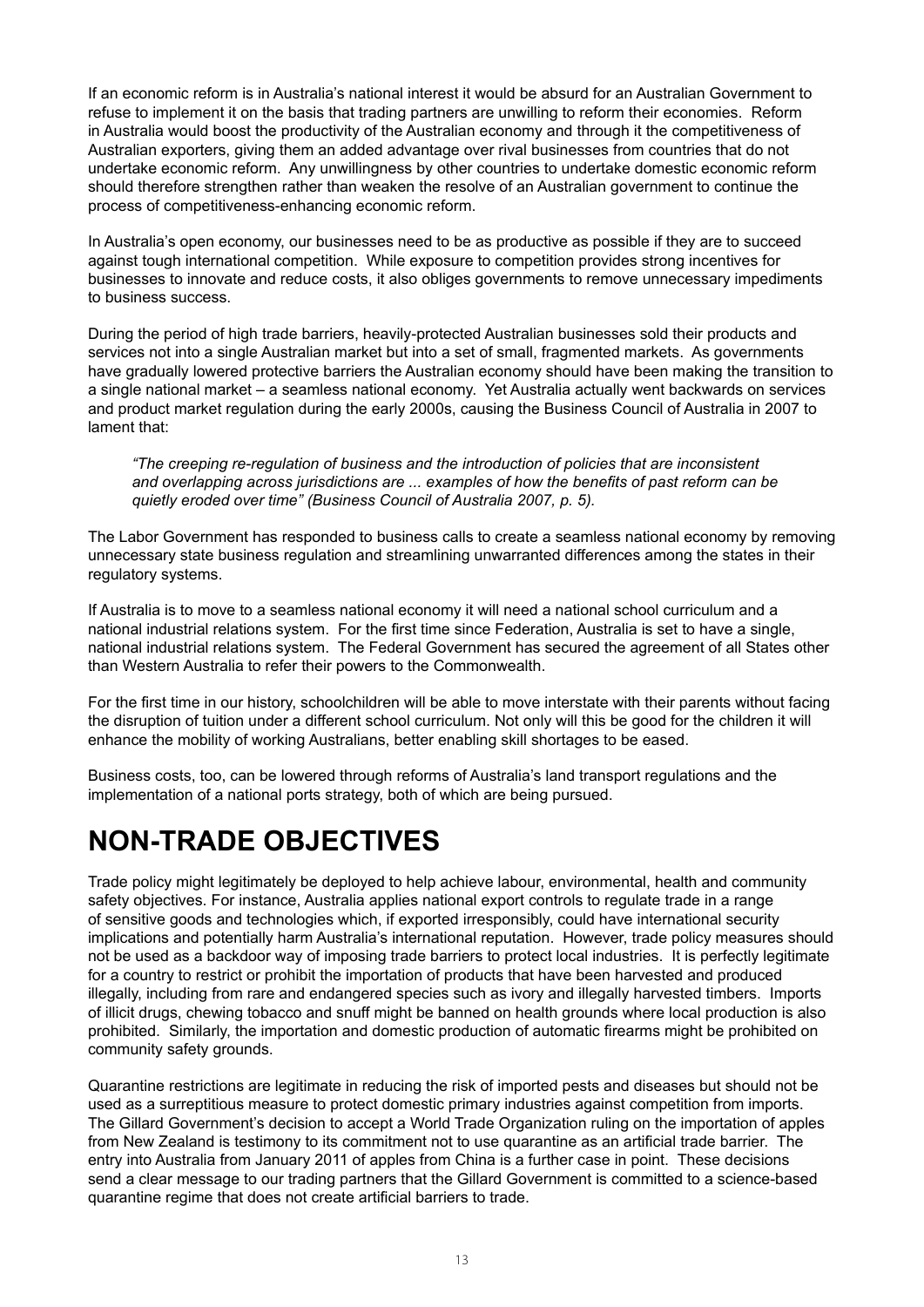The Gillard Government will preserve the right of Australian governments to make laws in important public policy areas. In particular, the Government will not support provisions in trade agreements that constrain our ability to regulate legitimately on social, environmental or other similar important public policy matters.

Labour provisions in FTAs are intended to encourage improved working conditions, human capital development, higher labour productivity and sustained economic growth. They are not intended to be punitive in nature or to come at the cost of competiveness, enterprise growth or trade relations.

During the great debates about protectionism versus free trade of the 1970s and 1980s, it was common for businesses to complain that competition from countries with 'cheap labour' was unfair and they should be protected from it so as to establish 'a level playing field'. It didn't seem to occur to them that cheap land gave them an advantage against Japanese imports and cheap capital against imports from most developing countries. Owing to different skill levels there will never be a single global wage rate. And as long there are differences among countries in wage rates there will be gains from specialisation and trade according to comparative advantage.

Australia has so far entered into two trade agreements that contain labour and environmental provisions. The Australia-United States Free Trade Agreement (AUSFTA) includes detailed provisions to enforce our labour laws and uphold the *International Labour Organisation Declaration of Fundamental Principles and Rights at Work 1998*, including special provisions on dispute settlement applicable to the labour and environment chapters. There is more limited reference to cooperation on labour and environment matters of mutual interest in the Australia-Chile Free Trade Agreement.

Australia is now involved in a number of other negotiations where the inclusion of labour and environment provisions is under active consideration, including with Korea, Malaysia and in the Trans-Pacific Partnership. Any such provisions will not, however, constitute disguised protectionism.

## **INVESTOR-STATE DISPUTE RESOLUTION**

Some countries have sought to insert investor-state dispute resolution clauses into trade agreements. Typically these clauses empower businesses from one country to take international legal action against the government of another country for alleged breaches of the agreement, such as for policies that allegedly discriminate against those businesses and in favour of the country's domestic businesses.

The Gillard Government supports the principle of national treatment – that foreign and domestic businesses are treated equally under the law. However, the Government does not support provisions that would confer greater legal rights on foreign businesses than those available to domestic businesses. Nor will the Government support provisions that would constrain the ability of Australian governments to make laws on social, environmental and economic matters in circumstances where those laws do not discriminate between domestic and foreign businesses. The Government has not and will not accept provisions that limit its capacity to put health warnings or plain packaging requirements on tobacco products or its ability to continue the Pharmaceutical Benefits Scheme.

In the past, Australian Governments have sought the inclusion of investor-state dispute resolution procedures in trade agreements with developing countries at the behest of Australian businesses. The Gillard Government will discontinue this practice. If Australian businesses are concerned about sovereign risk in Australian trading partner countries, they will need to make their own assessments about whether they want to commit to investing in those countries.

## **TRADE AND INVESTMENT PROMOTION**

The Trade Commissioner Service in Australia has a long and proud history with Trade Commissioners flying the Australian banner in places like China since the 1920s. As part of the Hawke Government's commitment to strengthening Australia's commercial engagement with the world, it established the Australian Trade Commission (Austrade) in 1986 as an independent statutory authority. This incarnation brought together the functions of the Trade Commissioner Service, elements of the then Department of Trade, the Overseas Development Corporation, the Export Development Grants Board and the Export Finance and Insurance Corporation to support Australia's export effort.

Since 1986 Austrade has been progressively called upon to take on new responsibilities while retaining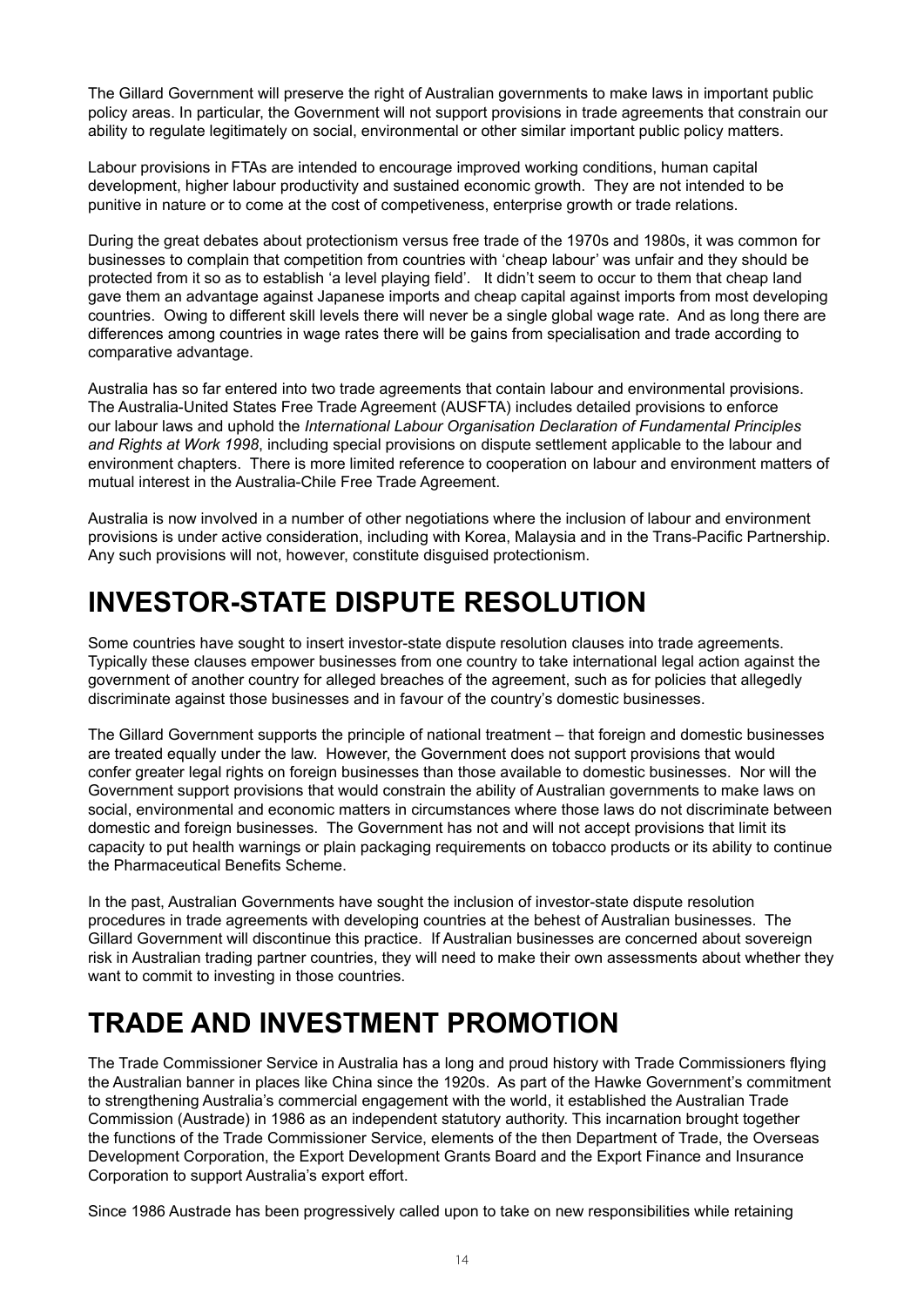most of its existing activities. This has caused a loss of focus and the spreading of its resources too thinly. Despite these changes in Austrade's functions and responsibilities, there has been no comprehensive review of Austrade since 1990.

Austrade's future activities need to be based on sound economic and commercial principles. A lack of access to relevant information in international markets can impede Australian businesses from identifying foreign commercial opportunities and entering new markets, reducing Australia's ability to realise the benefits of trade and investment liberalisation.

Market information is a public good: the use of the information by one firm does not reduce the total amount of information available to others. Left to private markets, the search costs that would need to be borne by a single firm, particularly in an emerging or frontier market, can be prohibitively high. Just as a government can correct for market failure in mineral exploration by conducting early geological survey work and disseminating the information obtained to all private exploration firms, there is a legitimate role for government in generating information in emerging or frontier markets and disseminating this freely to interested firms.

The strongest rationale for government support for trade and outward investment promotion therefore is one of addressing market failure. There is a far less compelling case for government to promote and assist exporters generally in the absence of market failure.

The most obvious information deficiencies are in emerging, frontier and transitional economies; where governments play a significant role in the economy; where language and business culture can provide a barrier; where there may be less openness of regulatory frameworks and transparency of business processes; where there are greater difficulties accessing distribution channels and commercial connections; and where the value of the 'badge of government' is highest. Austrade's trade promotion activities will be reoriented towards these markets.

For investment attraction, the general market failure argument for government involvement is not as specifically related to the nature of the market *per se*. It makes sense for Austrade to concentrate its investment promotion activities on countries with a surplus of investible funds, rather than on frontier markets.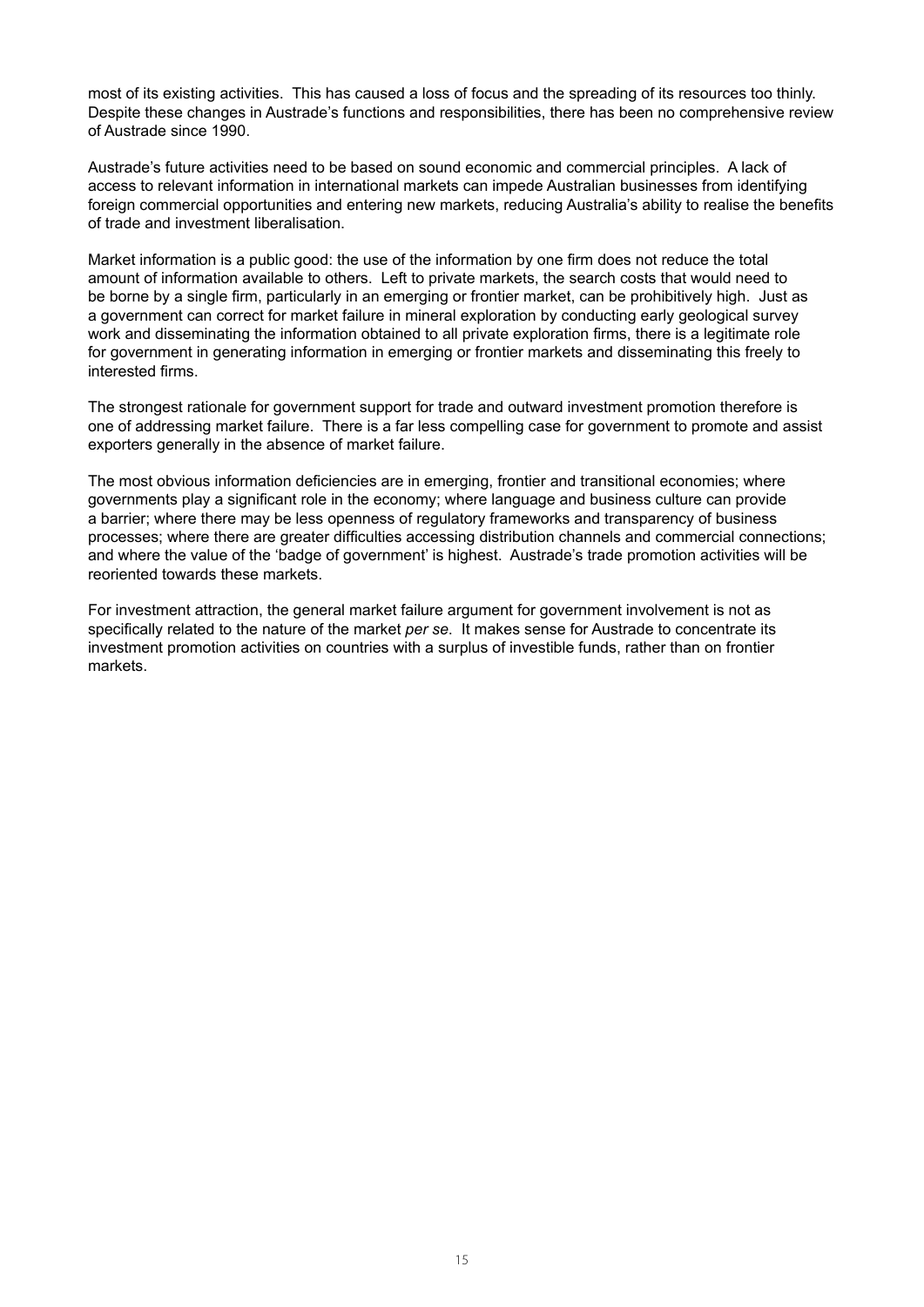# **CONCLUSION**

Under the Gillard Government, Australia's trade policy will be driven by ongoing productivity-raising domestic reform coupled with the negotiation of improved access for exporters to overseas markets. The best trade policy is domestic economic reform designed to boost the productivity and international competitiveness of Australian businesses. Improved access to overseas markets will be sought not on the basis of preferential treatment but as an opportunity to compete on level terms with other countries. Negotiations will seek the maximum possible opening of markets but Australia will not hold back on domestic reform if other governments refuse to reform their economies. Far from being a necessary evil in bargaining for better market access abroad, domestic reform will be pursued in Australia in its own right and for its own benefits.

The Gillard Government will continue to press the primacy of multilateral trade negotiations. Support for multilateral liberalisation will extend beyond the Doha Round to strengthening the global trading system at every opportunity, great and small. The Government will pursue high-quality, comprehensive regional and bilateral trade deals only where they offer net benefits to Australia and do not impede progress on the multilateral front.

In its trade negotiations the Gillard Government will seek to reduce foreign tariff barriers and quantitative restrictions on Australian exports of primary commodities and manufactured goods. But it will go much further. The Government will work to reduce non-tariff barriers at the border and behind-the-border restrictions that impede trade in services as well as in goods. The nature of negotiations on behind-theborder restrictions is more complex than simply dealing with conventional tariff rates at the border. Behindthe-border impediments can take such forms as licences, permits, complex domestic regulations and burdensome and time-consuming processing of applications. Negotiating changes in these restrictions inevitably will involve engaging not only with trade officials but with domestic regulators at both national and regional levels.

The Gillard Government will continue to provide financial support for developing countries willing to undertake domestic economic reforms, including mutually-beneficial trade-creating economic reforms, as it has been doing through the Asia Pacific Economic Cooperation capacity-building program.

While continuing Australia's effective quarantine service, the Gillard Government will not use quarantine as back-door protection. Similarly, while the Government will seek the inclusion of reasonable labour and environmental standards in trade agreements it will not use them as disguised protection against imports. Foreign businesses investing in Australia will be entitled to the same legal protections as domestic businesses but the Gillard Government will not confer greater rights on foreign businesses through investorstate dispute resolution provisions.

The trade and investment promotion activities of Austrade will be refocused. Greater emphasis in Austrade's trade facilitation activities will be given to emerging and frontier markets such as Mongolia (I announced on 23 February 2011 that Austrade would open an office in Mongolia), Colombia, parts of Africa and Central Asia. In these markets the search costs for individual Australian businesses are especially high but the potential rewards are also great. Austrade's inwards investment promotion activities will centre on established source countries in North America, Asia and Europe.

Australia's trade policy priorities will be reviewed annually against the Gillard Government's stated principles and disciplines in light of progress made in the preceding year and of emerging opportunities for further liberalisation. Ongoing domestic economic reform will proceed in its own right and for its own benefits, independently of progress on international trade negotiations.

The Productivity Commission's report into bilateral and regional trade agreements released in late 2010 has been closely considered in the preparation of this review, and its policy positions are highly consistent with the Productivity Commission's recommendations. Attachment 2 sets out the Government's response to each of the report's 10 recommendations.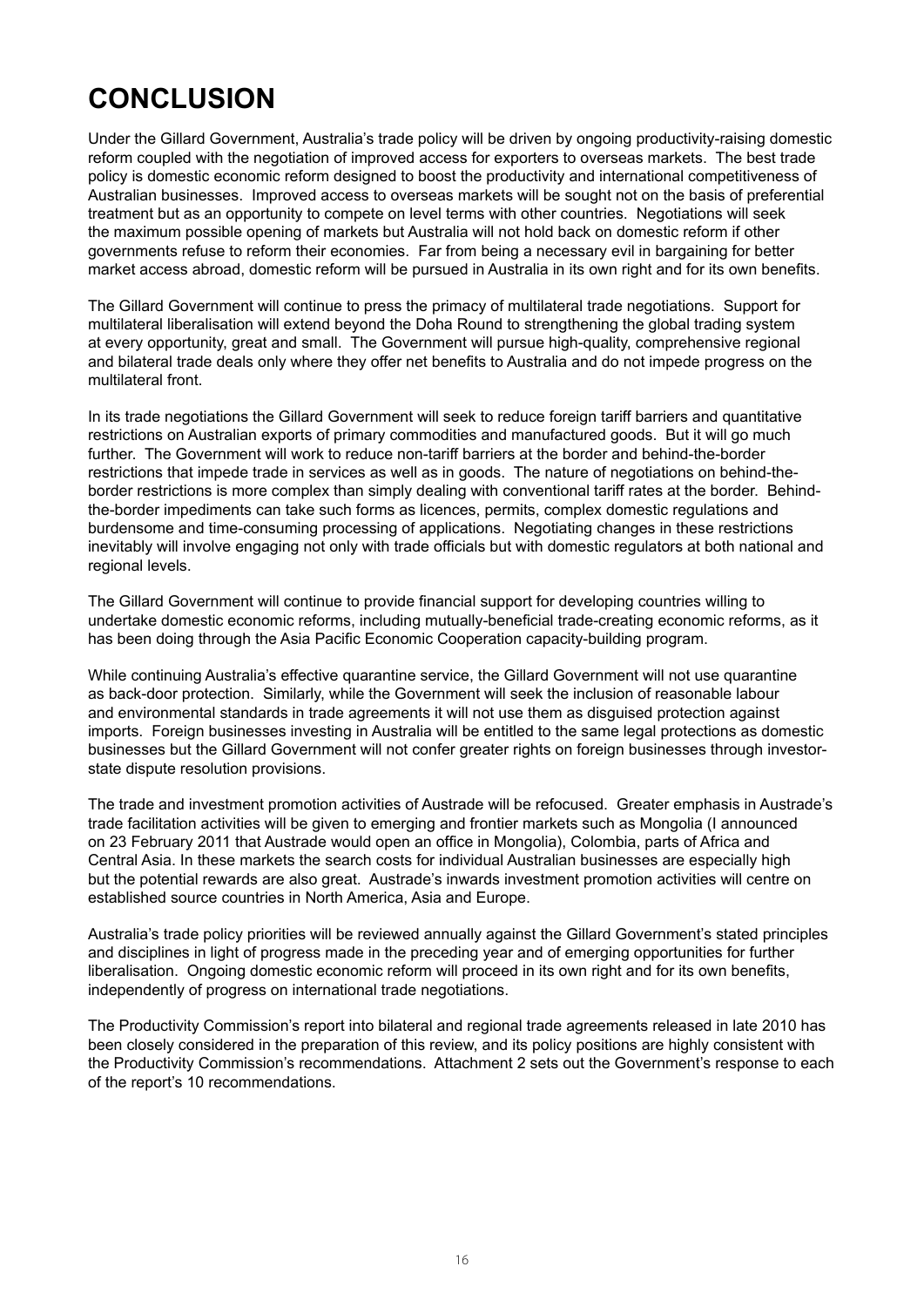## **References**

- Business Council of Australia (2007), *Policy that counts: reform standards for the 2007 federal election,* Melbourne.
- Centre for International Economics (2009), *Benefits of Trade and Trade Liberalisation,* Research Report prepared for Department of Foreign Affairs and Trade, Canberra and Sydney
- ITS Global (2010), *Services International Linkages*, Research Report, Melbourne, November
- Pink, B. and Jamieson, C. (2000), 'A Portrait of Australian Exporters,' Australian Bureau of Statistics, Australian Trade Commission, Canberra and Sydney.
- Productivity Commission (2010), *Bilateral and Regional Trade Agreements*, Research Report, Canberra, November.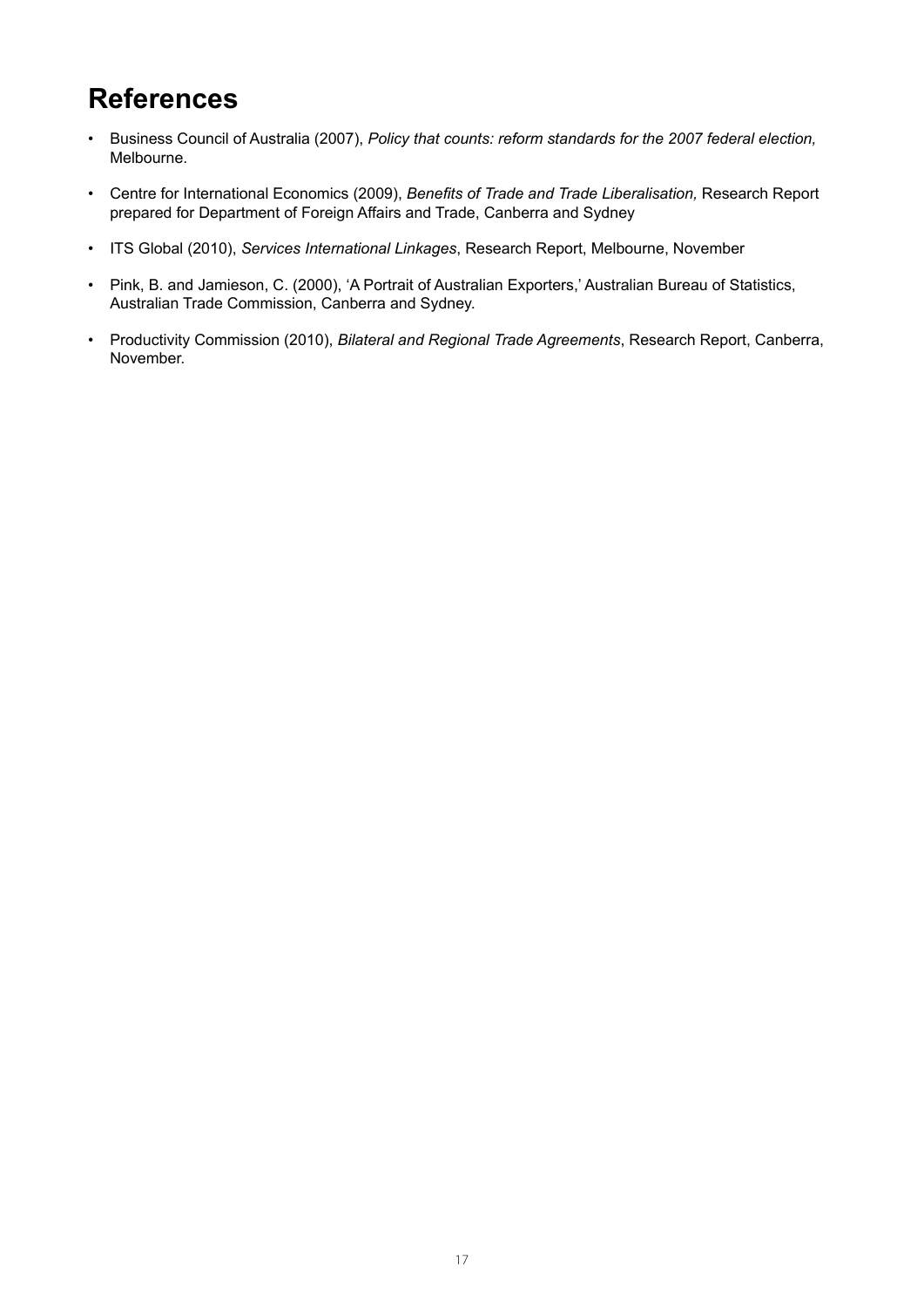## **Attachment: Government responses to recommendations of the Productivity Commission report on bilateral and regional trade agreements**

|                       | <b>Recommendations</b>                                                                                                                                                                                                                                                                                                      | <b>Government response</b>                                                |
|-----------------------|-----------------------------------------------------------------------------------------------------------------------------------------------------------------------------------------------------------------------------------------------------------------------------------------------------------------------------|---------------------------------------------------------------------------|
|                       | <b>Recommendation 1: The Australian Government should only</b><br>pursue bilateral and regional trade agreements where they are likely<br>to:                                                                                                                                                                               | Agreed – consistent with the<br>approach articulated in the<br>Statement. |
|                       | afford significant net economic benefits; and                                                                                                                                                                                                                                                                               |                                                                           |
|                       | be more cost-effective than other options for reducing trade<br>and investment barriers, including alternative forms of<br>bilateral and regional action.                                                                                                                                                                   |                                                                           |
|                       | <b>Recommendation 2:</b> The Australian Government should ensure<br>that any bilateral and regional trade agreement it negotiates:                                                                                                                                                                                          | Agreed - consistent with the<br>approach articulated in the<br>Statement. |
|                       | as far as practicable, avoids discriminatory terms and<br>conditions in favour of arrangements based on non-<br>discriminatory (most-favoured-nation) provisions;                                                                                                                                                           |                                                                           |
|                       | does not preclude or prejudice similar arrangements with<br>other trading partners;                                                                                                                                                                                                                                         |                                                                           |
| Chapter 12            | and does not establish treaty obligations that could inhibit or<br>delay unilateral, plurilateral or multilateral reform.                                                                                                                                                                                                   |                                                                           |
|                       | <b>Recommendation 3: The Australian Government should adopt</b><br>the composite model for rules to determine origin in merchandise<br>trade, as in AANZFTA, as the basis for rules of origin in any future<br>preferential trade agreement. In adopting this model:                                                        | Agreed.                                                                   |
|                       | a choice of Regional Value Content and Change in Tariff<br>Classification rules for determining origin should be afforded<br>for each item of merchandise;                                                                                                                                                                  |                                                                           |
|                       | the least restrictive variant of each test should be adopted,<br>consistent with preventing trade deflection; and                                                                                                                                                                                                           |                                                                           |
| ო<br>Chapte           | Australia should seek a waiver to rules of origin<br>requirements where the difference between the most-<br>favoured-nation tariff rates in the partner countries is 5<br>percentage points or less.                                                                                                                        |                                                                           |
| Chapter <sub>14</sub> | <b>Recommendation 4: The Australian Government should not</b><br>include matters in bilateral and regional trade agreements that<br>would serve to increase barriers to trade, raise costs or affect<br>established social policies without a comprehensive review of the<br>implications and available options for change. | Agreed - consistent with<br>approach articulated in the<br>Statement.     |